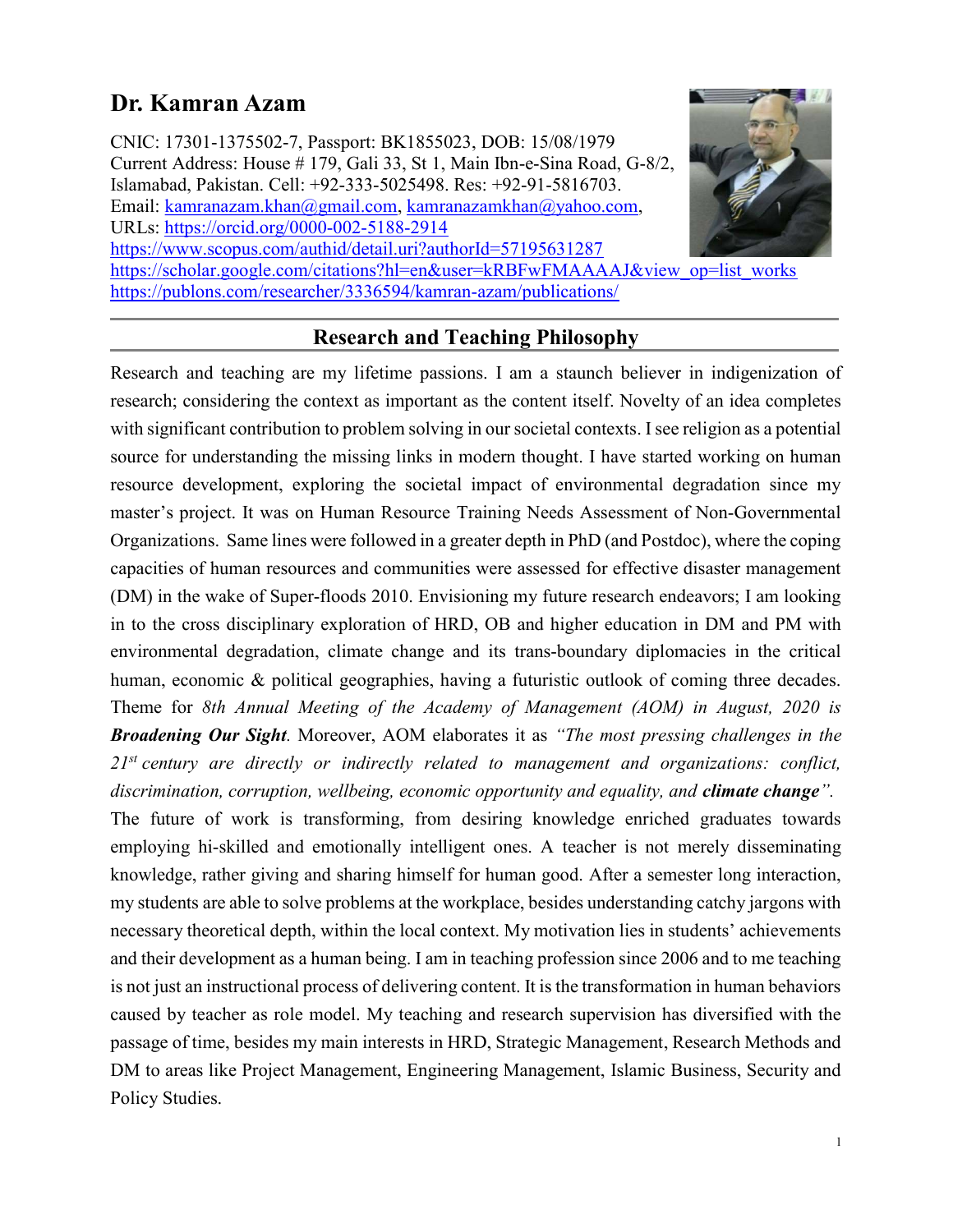# PROFESISONAL ACHIEVEMENTS

## Excellence

- o Young Scientist at IRDR, Chinese Academy of Sciences.
- o Doctorate in Management from Universiti Teknologi, Malaysia (UTM).
- o MBA in Management from University of Management & Technology.
- o Regular journal publications with CIF 5.5 in SCI; others are indexed in ISI, Scopus & Ulrich, while others are recognized by HEC. Presenting papers in Int'l conferences and working on edited books are also my passions.
- o Google Scholar citations 204 with h-index 9 and i10 index 8. Scopus Citations are 16 with h-index 2.
- o HEC Approved PhD Supervisor: Supervising 5 PhD Scholars, 2 in final stage, 2 in thesis write up and 1 with course work completed. Produced 53 MS Graduates,
- o Taught 34 courses in Management Sciences at PhD, MPhil, MS/BS levels.
- o Funding (total \$ 200000): \$ 130,000 funding on current projects.
- o Highest External Grant Winner Award at RIPHAH for the year 2015-16.
- o Editorial Member at multiple peer reviewed Journals.
- o Guest Editor Thematic Issue "Disaster Risk Management and Climate Change for Business Continuity and Sustainable Development" in Nov, 2017 at AJSS.
- Experience (19 years)
	- o Associate Professor at LMS-NDU (Sept, 2017 till date).
	- o Assistant Professor at FMS-RIPHAH (4.5 years)
	- o Assistant Professor at Iqra National University (1.5 years)
	- o Research Officer/Associate at Universiti Teknologi, Malaysia (1 year)
	- o Lecturer/Research Associate in HRD: COMSATS Institute of IT (5 years).
	- o Management and Coordination experience in developmental sector (5 years).

# Academic Administration

- o HOD, Leadership and Management Studies, National Defence University. Brought the deptt on top position in inter-departmental ranking of 2018, conducted by QEC-NDU.
- o Focal Person at the Faculty Development Center of NDU.
- o Head (In-Charge) Research and Chair of Research Committee at FMS-RIPHAH.
- o Focal person of Business Schools Alliance. Organized 5<sup>th</sup> International Conference of Business Management in Karachi, on 11-12 March, 2015.
- o Conference Secretary: 4th International Water Conference, Islamabad 2017.
- o Pioneer of MS in Disaster Management in Islamabad/Rawalpindi.

# Institutional Development

- o Sustained the Accreditation by "National Business Education Accreditation Council" (NBEAC) on the pattern of AACSB for the Faculty of Management Sciences of RIPHAH International University, Islamabad (2013 to 2017).
- o Networking: MoUs with UTM, Peshawar University and Abasyn University, while collaborated activities with NDMA, District Governments, and other organizations.
- o Strengthening Center for Climate Change & Disaster Management, University of Swat.
- o Established Disaster Management Center at Rawalpindi.
- o Contributed to programmatic development and research quality in the fields of HR, Management, Leadership, Disaster Management and Healthcare Management as member of examination panels, BOS, BOF and ACM, at RIPHAH, NUML, CUSIT, UOP, NDU and other universities.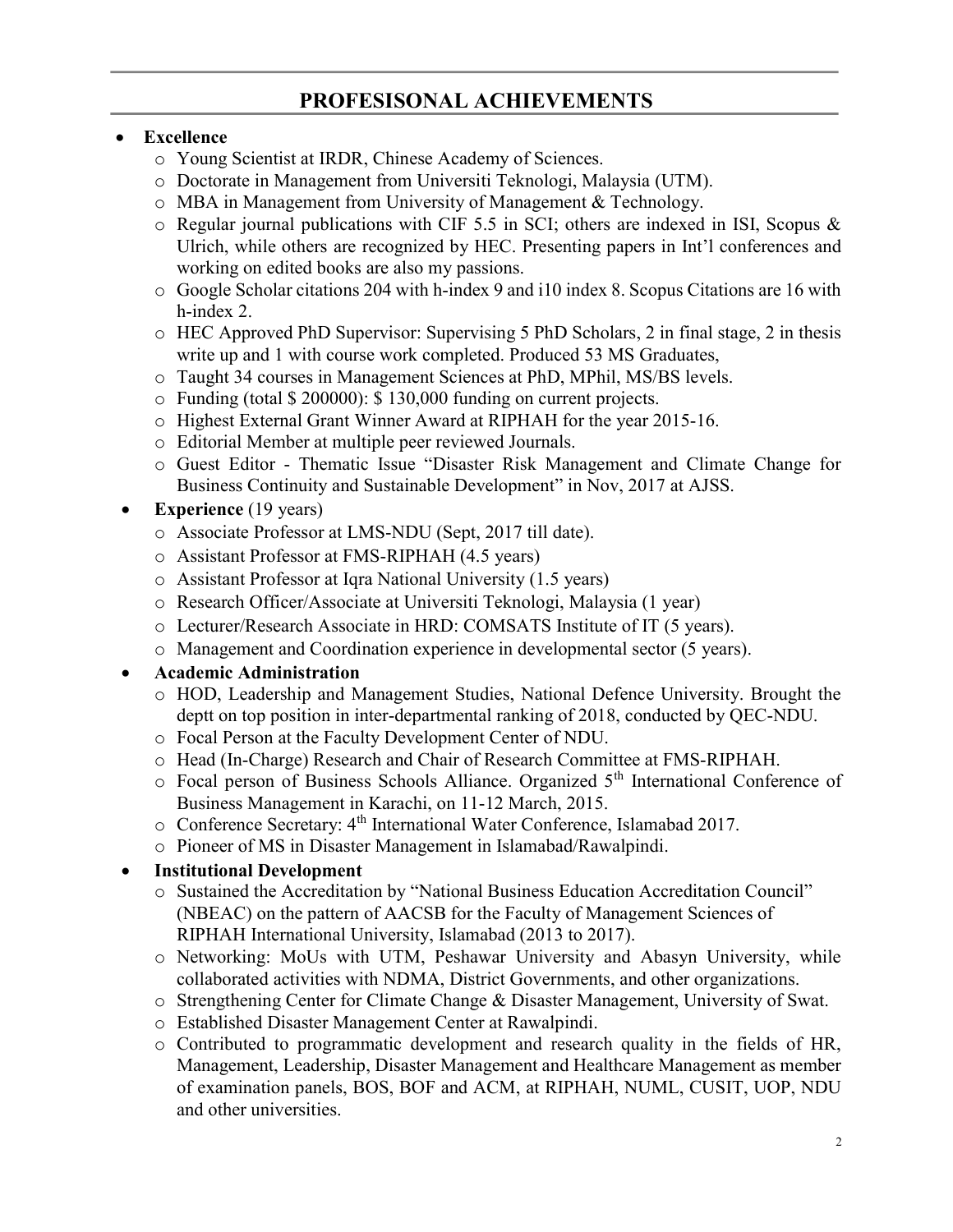# EDUCATIONAL QUALIFICATIONS

### Post Doctorate: Visiting Academic at Kings College London (2021-22)

Proposal accepted at Faculty of Social Sciences and Public Policy Project Title: Mainstreaming the HR Coping Capacities for Risk Reduction and Resilience through Community Centered Transboundary Disaster Diplomacy on Water Basins. Supervisor: Prof. Dr. Daanish Mustafa

### PhD in Management (2014)

Faculty of Management Universiti Teknologi, Malaysia. Thesis: Human Resource Coping Capacity Gaps and Disaster Management in Pakistan. Supervisor: Prof. Dr. Rosman Bin Md Yusoff. Funded by:

- International Doctoral Fellowship,
- Research University Grants Scheme of UTM
- Last Year Partial Support by Higher Education Commission of Pakistan

International Business School of UTM is a member of AACSB

#### Post Graduate Diploma (2014)

RIPHAH International University, Islamabad, Pakistan. Professional Ethics & Teaching Methodologies. Supervisor: Prof. Dr. Anis Ahmad Funded by RIPHAH International University. MS Management Sciences (2008)

COMSATS Institute of Information Technology, Abbottabad, Pakistan. Majors in Management Thesis: Competency Gap Assessment of the NGOs in District Mansehra after the Earthquake Disaster, 2005. Supervisor: Prof. Dr. Iqtidar Ali Shah Funded by Higher Education Commission of Pakistan. Master of Business Administration (2006)

University of Management & Technology, Lahore, Pakistan. Majors in Management, Bi Majors in Marketing Final Project: Human Resource Training Needs Assessment: A Case of Non-Governmental Organizations at Lahore, Pakistan. Partially funded by UMT. Supervisor: Dr. Usman Zafar Bachelor of Arts (2000)

University of Peshawar Law and Islamic Studies Higher Secondary School Certificate (1997)

Islamia College, Peshawar Pre-Engineering Secondary School Certificate (1995)

Police Public School, Peshawar General Science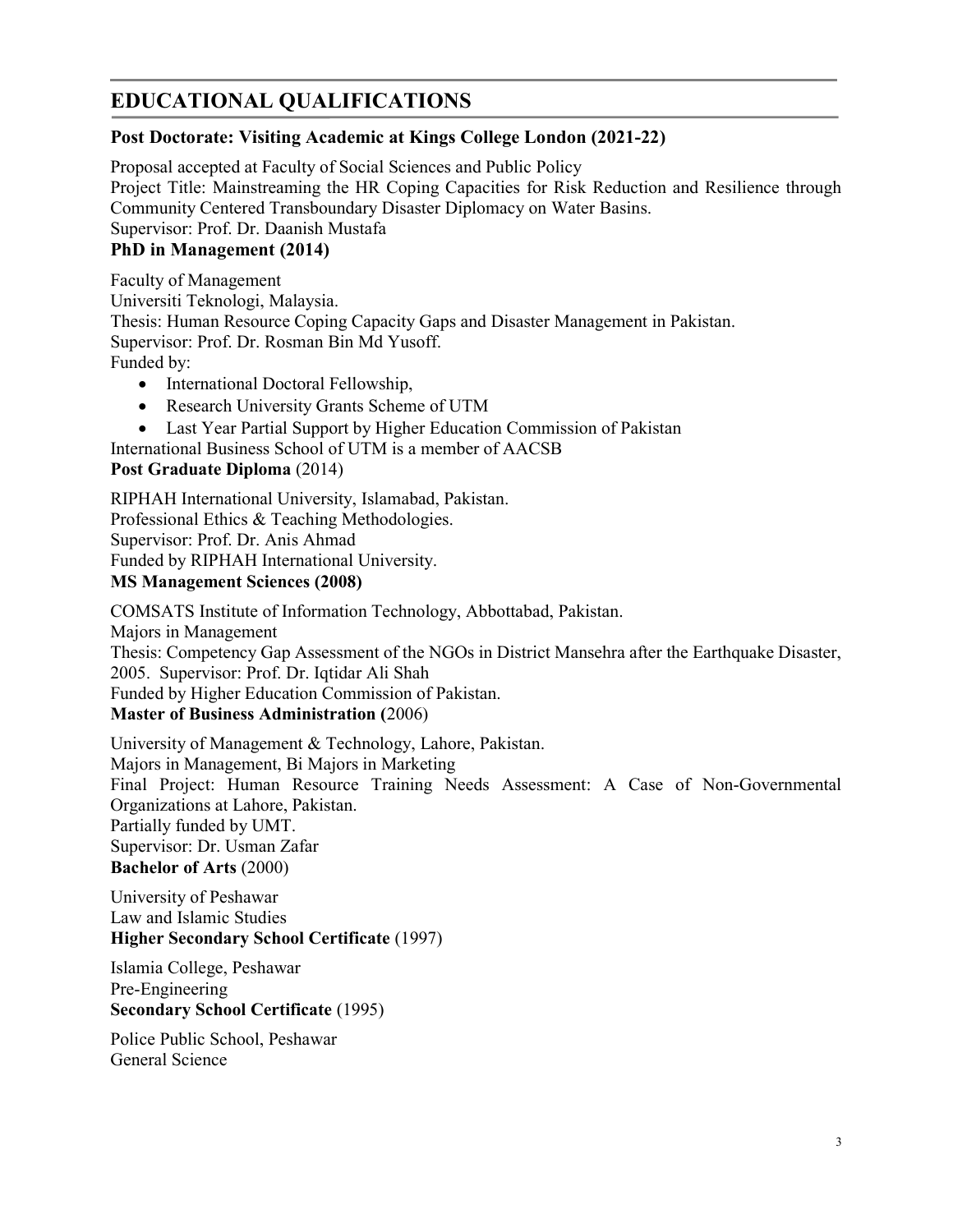# Awards &Funding

- The LMS Deptt has won first position in interdepartmental ranking Based on outstanding performance, during my tenure as HOD-LMS in 2018.
- Young Scientist Award at the Integrated Research in Disaster Risk, located in Beijing, China, hosted by the Institute of Remote Sensing and Digital Earth, Chinese Academy of Sciences. Sponsored by the China Association of Science and Technology, ICS, ISSC and UNISDR.
- Books & fellowships in my supervision: USD 24, 537 from Center for Peace & Global Studies.
- Issues, Dynamics and Implications of Disaster Management in Pakistan: \$ 29312 HEC (2016-21).
- Multi-Hazard Vulnerability Risk Assessment of Peshawar (2016-19), USD 25000/.
- Highest External Grant Winner for the year 2015-16.
- HEC Approved PhD Supervisor (March, 2016).
- International Doctoral Fellowship from UTM for the years 2011, 2012 and 2013.
- Recipient of HEC Partial Support for PhD Studies for USD 10000 (2013).
- Research University Grant Scheme at Universiti Teknologi Malaysia (2011).
	- o Post-Traumatic Stress Disorder & Economic Impact of Disasters, USD 27,700/-
	- o Factors Hindering the Effectiveness of DM in Malaysia worth \$ 9,400/-
	- o Role of Entrepreneurial Passion in Strategic Decision Making of Small and Medium Enterprises of Malaysia worth \$9,400/-
- HEC and Other Travel Grants to Maldives, Malaysia, Bangladesh and Australia.

# Institutional Development and Memberships

- Disaster Management Center (2015): Developed organizational structure, thematic areas, business policies, programmatic interventions, projects conceptualization, and action plans.
- Strengthening the Center of Climate Change & Disaster Management, University of Swat.
- Training Needs Assessment (TNA) of Karakorum Cooperative Bank Limited, May, 2007.
- Member of Academic Council, ASRB & BOF at National Defence University, Islamabad.
- Member BOF at Faculty of Social Sciences & Humanities at RIPHAH, Islamabad.
- Subject Expert "Management Sciences" for selection board at Hazara University, Mansehra.
- Subject Expert "Management Sciences" for selection board at University of Swat, Mangora.
- Member external examination panel for PhD/MS at National University of Modern Languages, University of Peshawar, and Khyber Pukhtunkhwa University of Agriculture.
- Member Editorial/Review board at Journal of Islamic Business Management, Pakistan Business Review, Journal of Contemporary Studies, City University Research Journal, Pakistan Journal of Society, Education & Language and International Review of Management & Business Research. Journal of Management & Research.
- Member of Executive Committee at Center for Peace and Global Studies, Islamabad.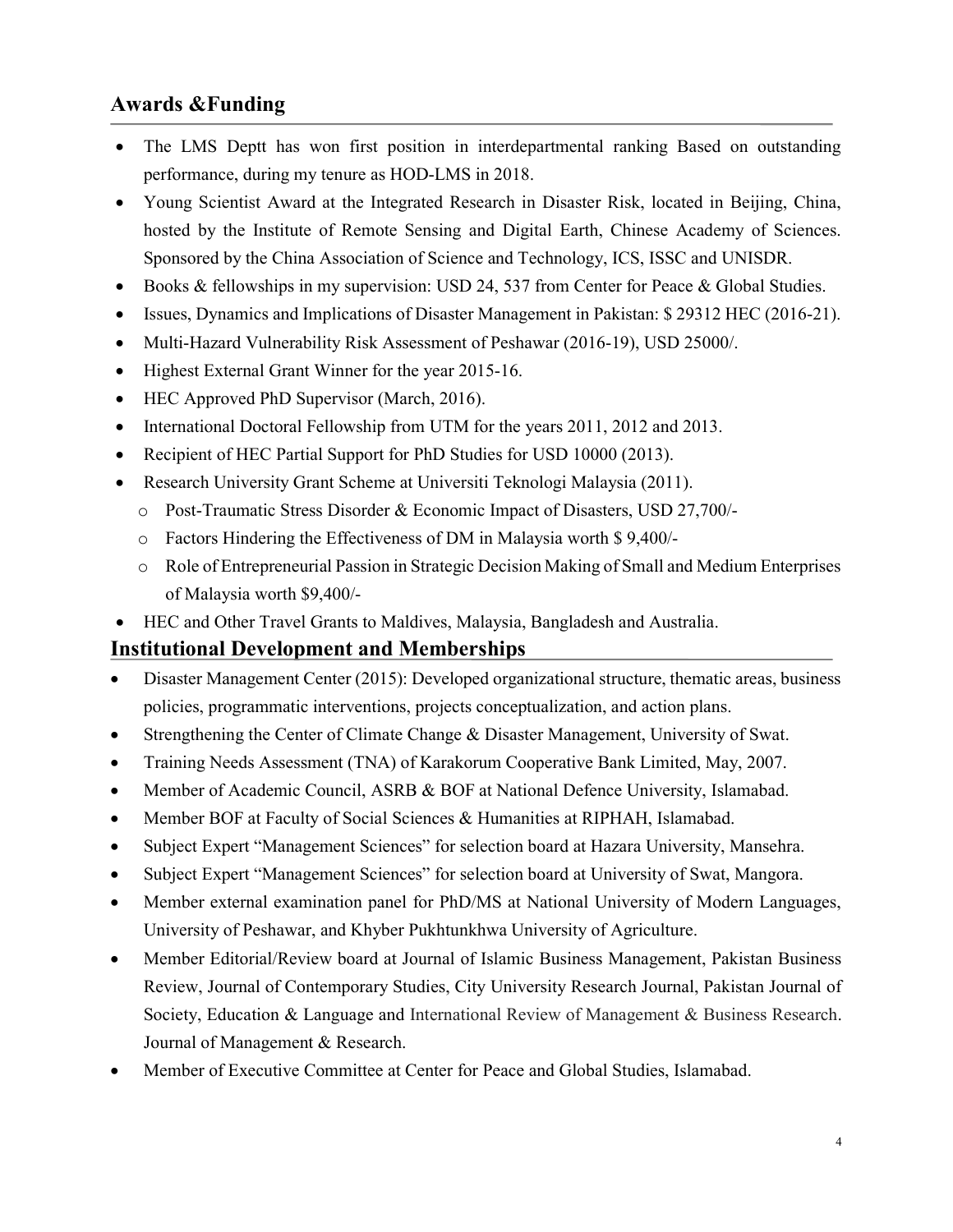### 1. National Defence University Islamabad Sept 2017 till date

Associate Professor: Human Resource Development & Disaster Management at the Department of Leadership and Management Studies (LMS) in Faculty of Contemporary Studies.

- 1. Teaching courses and supervising research students at PhD/MPhil, MS and BS in LMS, Government & Public Policy and National Security & War Course (NSWC).
- 2. A/Head of Department: Leadership and Management Studies (Jan, 2018 to Jan, 2019; 12<sup>th</sup> Dec, 2019 till date).

The deptt of LMS has achieved top position in inter-departmental ranking, during an year long tenure, as compared to be at the bottom level, previously. NDU is a premium national security institution, where I have to ensure alignment with the ideology and national security imperatives of Pakistan, in performing the following duties:

- a. Programmatic revival, development and sustenance.
	- i. Academic programs restructuring and relaunching.
	- ii. Curriculum review and upgradation.
	- iii. New program development.
	- iv. Evolving the research themes.
- b. Academic and Institutional development and mainstreaming.
	- i. Assuring teaching quality for effective learning.
	- ii. Capacity building and guidance for assuring research productivity.
	- iii. Networking and sensitization for creating liaison with academic regulators.
- c. Evolved a faculty development center.
- d. Teambuilding and motivation for human and institutional development.
- e. Departmental administration.
- 3. Chair of the following Committees:
	- a. University Examination and Review Committee (UERC) for LMS, PhD Program.
	- b. Departmental Tenure Review Committee of LMS.
	- c. Departmental Review Committee for MPhil and MSPM.
	- d. Committees for SOPs Development and Implementation.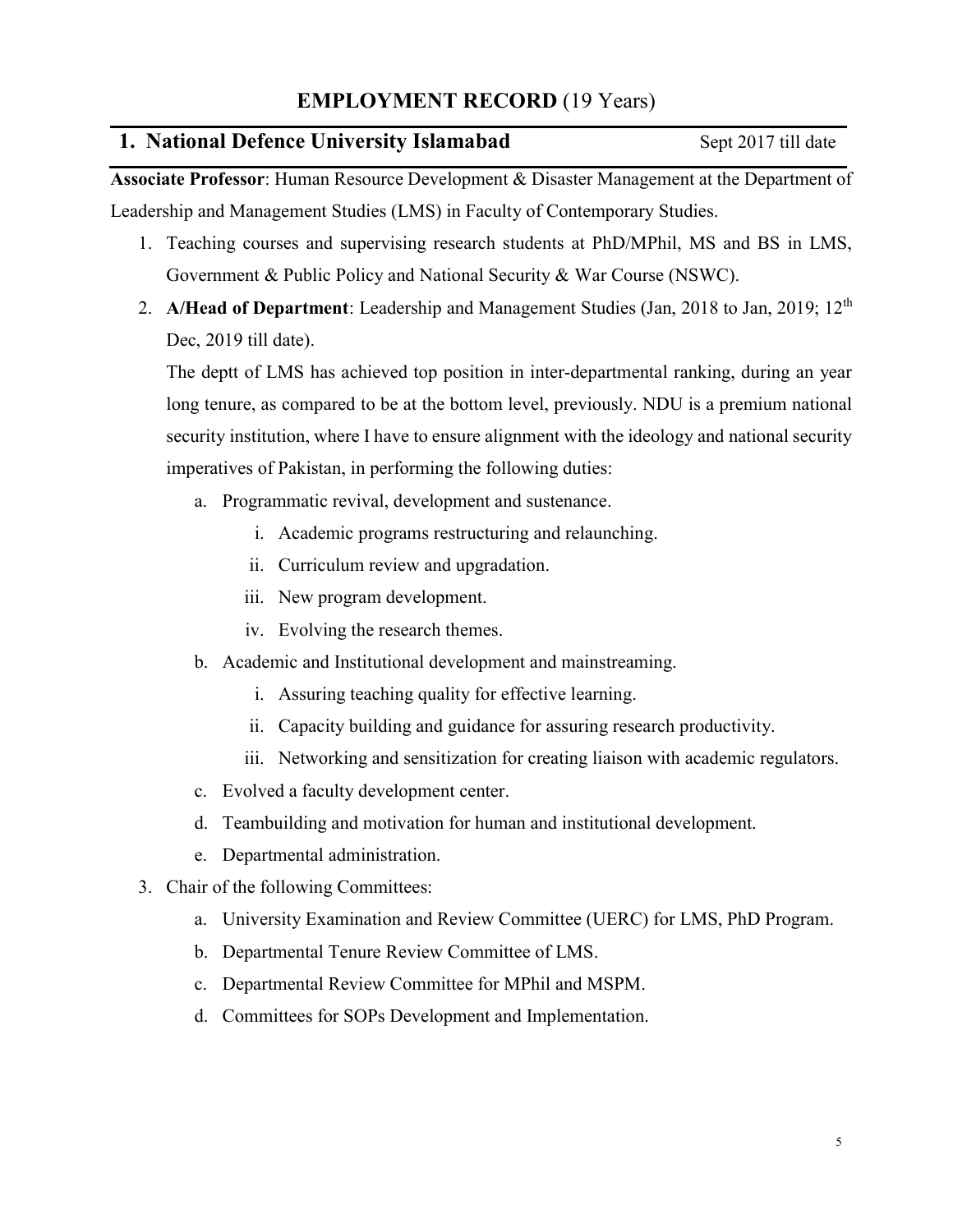- 4. Member of the following at NDU:
	- a. NDU Academic Council, Advanced Studies Research Board and Selection Board.
	- b. NDU Research Committee.
	- c. Student Aid Fund Endowment.
	- d. Departmental Tenure Review Committee of LMS, GPP and IR.
	- e. PhD/MS Admission Committee.

#### 5. Focal Person: Faculty Development Center (FDC)

- a. Conceived, developed, and implemented the pilot phase of FDC.
- b. Supervising the conduct of the following 3 calendar trainings:
	- i. First Faculty Development Workshop (FDW): Orientation of newly hired faculty members at FDC.
	- ii. Second FDW: "Learners' Psychology, Counseling, Stress Management, Adult Learning Interactive Strategies and Teaching as a Profession"
- c. Conducted sessions and invited keynotes during FDC trainings.
- d. Conducted a Training Needs Analysis of FCS, NDU.

### 2. Riphah International University Islamabad Jan 2013 to July, 2017

Assistant Professor: Human Resource Development and Disaster Management at the Faculty of Management Sciences.

Teaching: Taught courses and acted as supervisor and Internal Examiner in the following programs.

- 1. PhD Management Sciences.
- 2. MS Disaster Management.
- 3. MS Management Sciences.
- 4. MS Healthcare Management.
- 5. MS Project Management.
- 6. MS Engineering Management.
- 7. MS Islamic Banking and Finance.
- 8. Master of Business Administration.
- 9. Bachelor of Business Administration.
- 10. Bachelor of Business Studies.

### In-Charge Research (April, 2015 to March 2017)

The responsibilities were as follows:

- Identifying, conceptualization and facilitating funded research projects and grants in a wide array of disciplines within the overall umbrella of management and social sciences.
- Conceptualizing, indigenizing, and formulating the research agenda for the faculty of management science.
- Identifying, following up and implementing the research targets of the faculty members.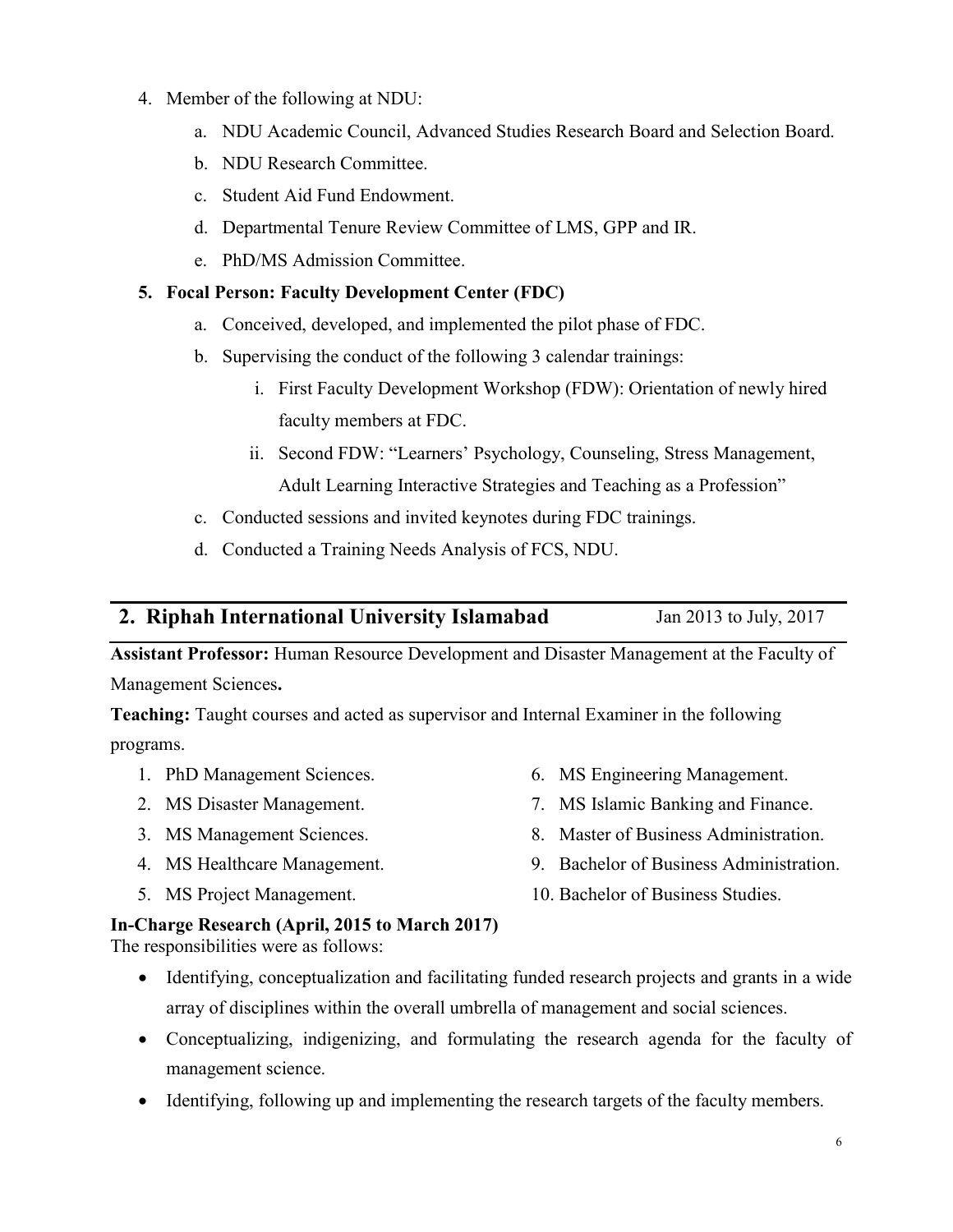- Chair of the Research Committee, constituted for streamlining research supervision, faculty research agenda, research grants, books and publications.
- Conference Organizer: As a focal person from RIPHAH, organized  $5<sup>th</sup>$  International Conference of Business Management in Karachi, on 11-12 March, 2015.
- Focal Person for Business School Alliance of Pakistan comprising the following:
	- o Faculty of Management Sciences, RIPHAH, Islamabad.
	- o Institute of Business Administration, Sukker.
	- o Institute of Management Sciences, Peshawar.
	- o School of Business and Economics, University of Management and Technology.
	- o Institute of Business Management, Karachi.
- Facilitated to win 4 projects with an overall worth of PKR 11 Million.
- Achieved highest marks in research component during ANBEAC accreditation, 2015.

Academic Program Development: I have conceived, developed, launched and running a Master

of Science in DM. Provided input for developing and launching MS in Healthcare Management.

#### Institutional Memberships

- Member of the Board of Studies at RIPHAH School of Leadership at FMS-RIPHAH.
- Member of Curriculum Review Committee at FMS-RIPHAH.
- Member of PhD Review Committee at FMS-RIPHAH.
- Member of the Board of Faculty of Social Sciences and Humanities at RIPHAH.
- Member of the Board of Studies, Department of Islamic Studies.

# 3. IQRA National University (INU) Sept 2011 to Jan 2013

### Assistant Professor: Human Resource Development, Department of Business Administration

Taught the courses with a research component that have resulted in development and publication of a research paper per project group, the courses are as follows:

- Advanced Research Methods
- Cross Cultural Management

• Operations Management

I have presented a proposal for defining the role, structure and working mechanism of Research Management Center (RMC). I have promoted a research oriented culture at INU by encouraging the students and faculty members to contribute more regarding research publications.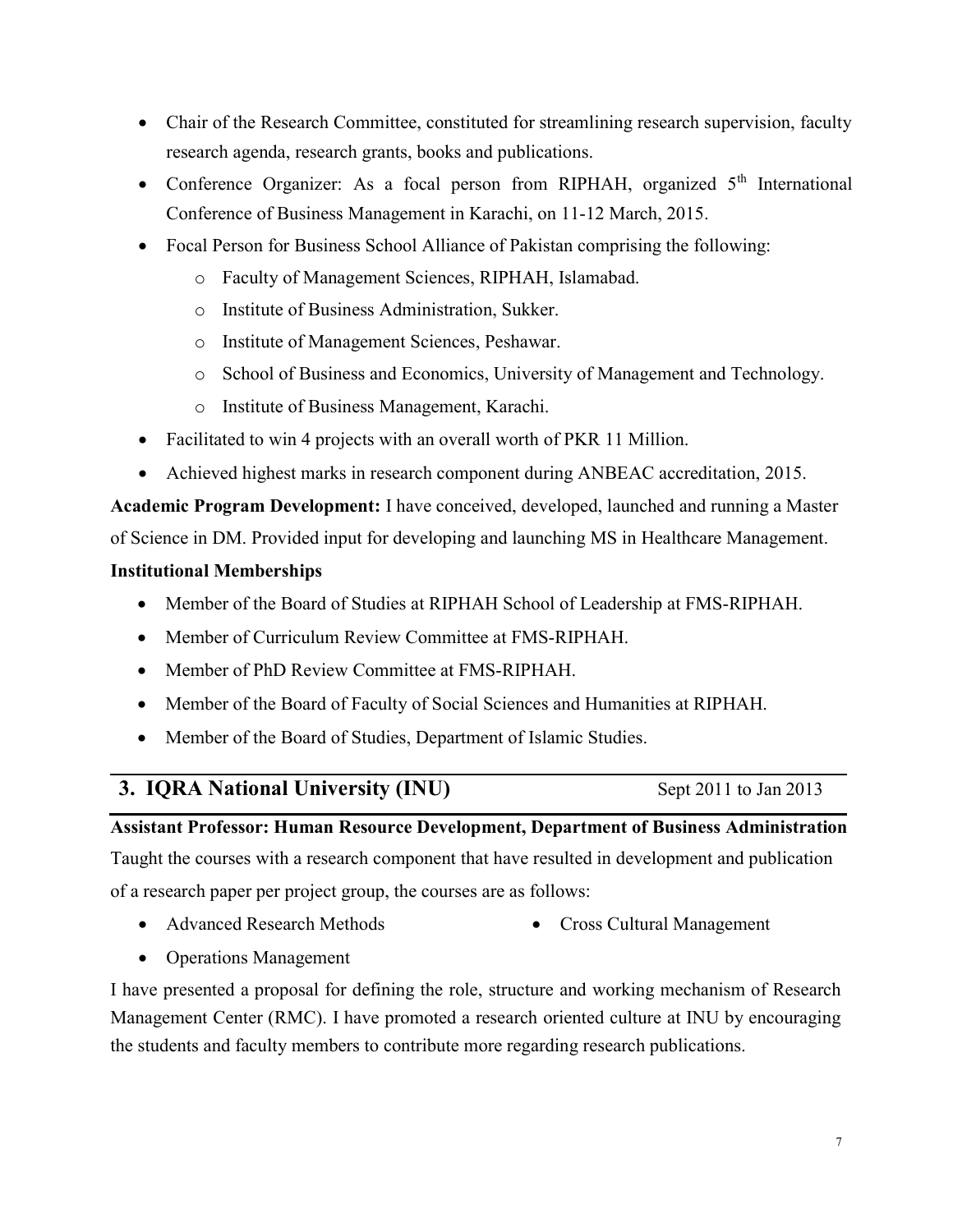# 4. University of Technology, Malaysia (UTM). Sept 2010 to Aug 2011

#### Faculty of Management & Human Resource Development

- Taught the course of Crisis Management to BS HRD  $7<sup>th</sup>$  Semester.
- Assisted Prof. Dr Rosman Bin Md Yusoff, Prof. Dr Amran Md Rasli and Associate Prof. Dr. Rozeyta Omar on their projects funded under Research University Grant Scheme, Yayasan Pembangunan Keluarga Darul Ta'zim.

# **5. COMSATS Institute of Information Technology** Sept 2005 to Sept 2010

Lecturer: Human Resource Management at Attock Campus (Sept 2007 – Sept 2010)

 Taught the courses of HR specialization to BS and MBA students, introduced MBA (1 year) and supervised more than 30 undergraduate students as HR Internship Advisor.

## Research Associate at Abbottabad Campus (Sept 2007 – Sept 2010)

• Assisted Dr. Iqtidar Ali Shah on his teaching and research assignments

# Adjunct Faculty Member (Aug 2006 to June 2010)

- 1. Institute of Management Sciences, Peshawar (Spring 2007 & Fall 2009)
- 2. Institute of Business & Management Sciences, Agriculture University, Peshawar (2007-10).
- 3. City University of Science & IT, Peshawar (Sept 2008 to Sept 2009)
- 4. Institute of Management Studies, The University of Peshawar (Jan to May 2007)
- 5. Hazara University, Mansehra (Aug to Dec 2006)

# Applied Experience

- 1. Manager Lahore: Institute of Research and Development Studies (Dec 2003 Sept 2005)
	- Responsible for all activities related to organizational & programmatic developments, project conceptualization, planning and implementation.
	- Formulated Executive Council and Advisory Board for the region.
	- TNA of NGO sector at Lahore, Pakistan was conducted in April, 2004-05.

# 2. Coordinator: Study Aid Foundation for Excellence, Lahore. Aug 2001 – Nov 2003

- Defined mission of SAFE and evolved its short-term goals and objectives.
- Founded, established & developed the Central Executive Council of SAFE.
- Monitoring, evaluation and report writing of the projects coordinated by SAFE.
- Registration of SAFE under Trust act 1881.

# 3. Advisor & Board Member: Disaster Management Center, Rawalpindi. Nov, 2014 till date

- Providing technical support for institutional development.
- Developed six level train the trainers (TOT) for managers and trainings for workers.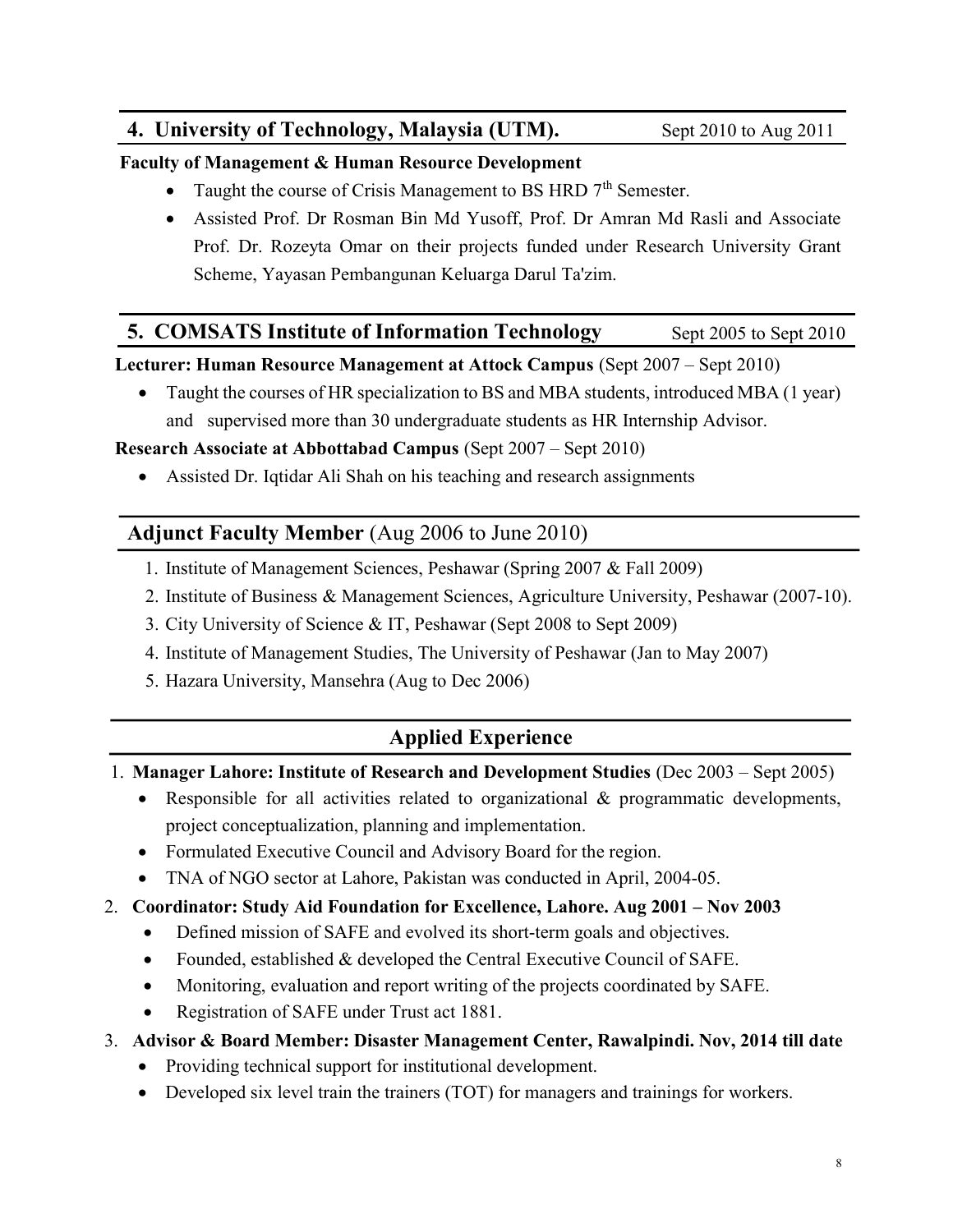| S#                                  | <b>Course Name</b>                                                       | Level               | <b>University/Institute</b> |  |  |  |  |
|-------------------------------------|--------------------------------------------------------------------------|---------------------|-----------------------------|--|--|--|--|
|                                     | <b>General Management/ Strategy</b>                                      |                     |                             |  |  |  |  |
| $\mathbf{1}$                        | <b>Introduction to Business</b>                                          | <b>BS BA</b>        | <b>RIPHAH</b>               |  |  |  |  |
| $\overline{2}$                      | Management and Organization.                                             | <b>MBA</b>          | ICL                         |  |  |  |  |
| $\overline{\mathbf{3}}$             | Introduction to Management                                               | <b>BS LMS</b>       | <b>NDU</b>                  |  |  |  |  |
| $\overline{4}$                      | Business Strategy and Policy.                                            | MBA, BBA            | <b>CIIT</b>                 |  |  |  |  |
| 5                                   | Strategic Management                                                     | <b>MS</b>           | <b>RIPHAH</b>               |  |  |  |  |
| 6                                   | Classical & Contemporary Management                                      | PhD LMS             | <b>NDU</b>                  |  |  |  |  |
| $\overline{7}$                      | Business and Society.                                                    | <b>MS</b>           | <b>IBMS</b>                 |  |  |  |  |
| $\,8\,$                             | <b>Business Communication</b>                                            | <b>BBA</b>          | RIPHAH, IMS                 |  |  |  |  |
| 9                                   | Decision Making                                                          | <b>BBA</b>          | <b>RIPHAH</b>               |  |  |  |  |
| 10                                  | International Marketing.                                                 | <b>BBA</b>          | RIPHAH, IMS                 |  |  |  |  |
|                                     | <b>Human Resource Management</b>                                         |                     |                             |  |  |  |  |
| 11                                  | Human Resource Management.                                               | BBA, MBA            | RIPHAH, IMS, CIIT           |  |  |  |  |
| 12                                  | Organizational Behavior                                                  | MSc LMS             | <b>NDU</b>                  |  |  |  |  |
| 13                                  | Human Resource Development.                                              | MBA, BBA            | CIIT and HU.                |  |  |  |  |
| 14                                  | International HRM.                                                       | MBA, BBA            | <b>CIIT</b>                 |  |  |  |  |
| 15                                  | Leadership & Team Management.                                            | MS PM               | IBMS and RIPHAH             |  |  |  |  |
| 16                                  | HRM Policies & Practices.                                                | <b>MBA</b>          | <b>CIIT</b>                 |  |  |  |  |
| 17                                  | Performance Management                                                   | BBA, MBA, MS        | CIIT, RIPHAH, IBMS, HU      |  |  |  |  |
| 18                                  | Direct Research in HRD.                                                  | MS, PhD             | RIPHAH and IMS              |  |  |  |  |
| 19                                  | Human Capital Development                                                | MS IBF              | <b>RIPHAH</b>               |  |  |  |  |
| 20                                  | Training and Development.                                                | <b>MS</b>           | IBMS, CUSIT                 |  |  |  |  |
| 21                                  | Change Management & OD.                                                  | BBA, MBA, MS, PhD   | CUSIT, CIIT, RIPHAH         |  |  |  |  |
| $22\,$                              | Islamic Leadership                                                       | MBA, MS, PhD        | <b>RIPHAH</b>               |  |  |  |  |
| 23                                  | Organization & Group Dynamics                                            | MBA, MS             | IBMS and IMS                |  |  |  |  |
| 24                                  | Cross Cultural Management.                                               | <b>BBA</b>          | <b>INU</b>                  |  |  |  |  |
| 25                                  | Conflict & Crisis Management                                             | <b>BS HRD, BBA</b>  | UTM and CIIT                |  |  |  |  |
| 26                                  | Project HR & Communication                                               | MS PM               | <b>RIPHAH</b>               |  |  |  |  |
|                                     | <b>Research Methods</b>                                                  |                     |                             |  |  |  |  |
| 27                                  | Advanced Research Methods/Advance   PhD, MBA, MS IBF,   RIPHAH, INU, NDU |                     |                             |  |  |  |  |
|                                     | Methods in Business Research and                                         | DM HCM, MPhil-LMS,  |                             |  |  |  |  |
|                                     | Quantitative<br>Techniques/Advance                                       | MS PM               |                             |  |  |  |  |
|                                     | Research Methods Quantitative                                            |                     |                             |  |  |  |  |
| 28                                  | <b>Business Research Methods</b>                                         | BBA, MBA            | <b>RIPHAH</b>               |  |  |  |  |
| 29                                  | Qualitative Research Methods                                             | Faculty<br>Members, | RIPHAH, NDU.                |  |  |  |  |
|                                     |                                                                          | MPhil LMS, PhD LMS  |                             |  |  |  |  |
| <b>Disaster Management</b><br>MS DM |                                                                          |                     |                             |  |  |  |  |
| 30                                  | DM Concepts and Perspectives<br><b>HRD</b> in Disaster Scenarios         |                     | <b>RIPHAH</b>               |  |  |  |  |
| 31<br>32                            |                                                                          | MS DM               | <b>RIPHAH</b>               |  |  |  |  |
|                                     | Project Management in Disasters                                          | MS DM, MS PM        | <b>RIPHAH</b>               |  |  |  |  |
| 33                                  | <b>Emergency Response Management</b>                                     | MS DM               | <b>RIPHAH</b>               |  |  |  |  |
| 34                                  | Introduction to Peace and Conflict<br>Studies                            | <b>BS LMS</b>       | <b>NDU</b>                  |  |  |  |  |

# List of Courses Taught (2006 till date)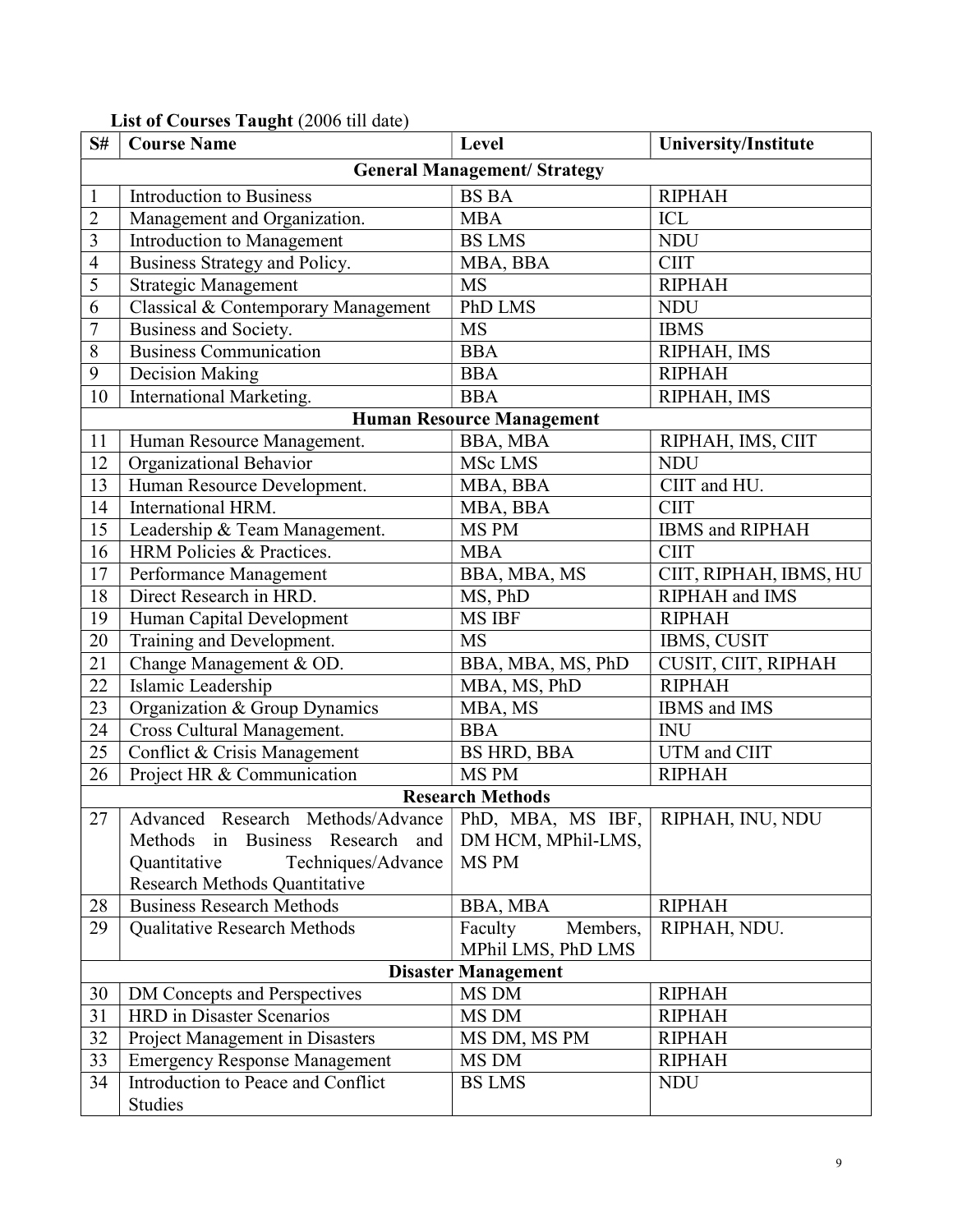# Publications in Peer Reviewed Journals (Selected)

#### As Principle Author

- 1. Kamran Azam and Muhammad Kabir Khan (2018) "Risk Communication in Earthquake Vulnerability in District Bagh, Azad Jammu & Kashmir: Review of Literature and Pilot Study". International Journal of Crisis Communication, Vol: 02, Issue 02. URL: http://greenpublishers.org/wp-content/uploads/2019/03/IJCC-V2N2A3-Azam.pdf
- 2. Kamran Azam, Anwar Khan and Toqeer Alam (2017) "Causes and Adverse Impact of Physician Burnout: A Systematic Review". Journal of the College of Physicians and Surgeons Pakistan" (EISSN: 1681-7168), Vol. 27 (8): 495-501. (SCI IF 0.44, HEC W). URL: https://www.ncbi.nlm.nih.gov/pubmed/28903843

The following three publications are available as hard copy in Abasyn Journal of Social Sciences (EISSN: 2221-6782), thematic issue (2017) Vol 10 (HEC X Category)

- 3. Kamran Azam and Atta-ur-Rahman "Disaster Risk Management and Climate Change for Business Continuity and Sustainable Development". Editorial, Pg: i-v.
- 4. Kamran Azam "Understanding and Prioritizing Research & Higher Education in Disaster Risk Management". Pg: 1-7.
- 5. Kamran Azam, Report: 4th International Water Conference (2017) "Climate Change & Disaster Risk Management For Sustainable Development And Businesses". Pg: 275-284.
- 6. Kamran Azam, Dr. Rosman Bin Md Yusoff and Anwar Khan (2012) "The Role of Coping Capacities in Disaster Perspective: A Case of Pakistan Flash Floods, 2010". OIDA International Journal of Sustainable Development (EISSN: 1923-6662). Vol. 04, No. 03, Pp 109-126. URL: https://oidaijsd.com/wp-content/uploads/2019/03/04-03-10.pdf
- 7. Kamran Azam, Naveed Farooq, Gohar Saeed, Subhan Ullah, Anwar Khan, Alamzeb Amir (2009) "Competency Gap Assessment of Social Organizers" "International Review of Business Research Papers", (EISSN: 1832-9543) Vol. 5, No. 5, Pp. 47-62. (Listed by ULRICH, HEC Y), URL: http://www.bizresearchpapers.com/5.Kamran.pdf.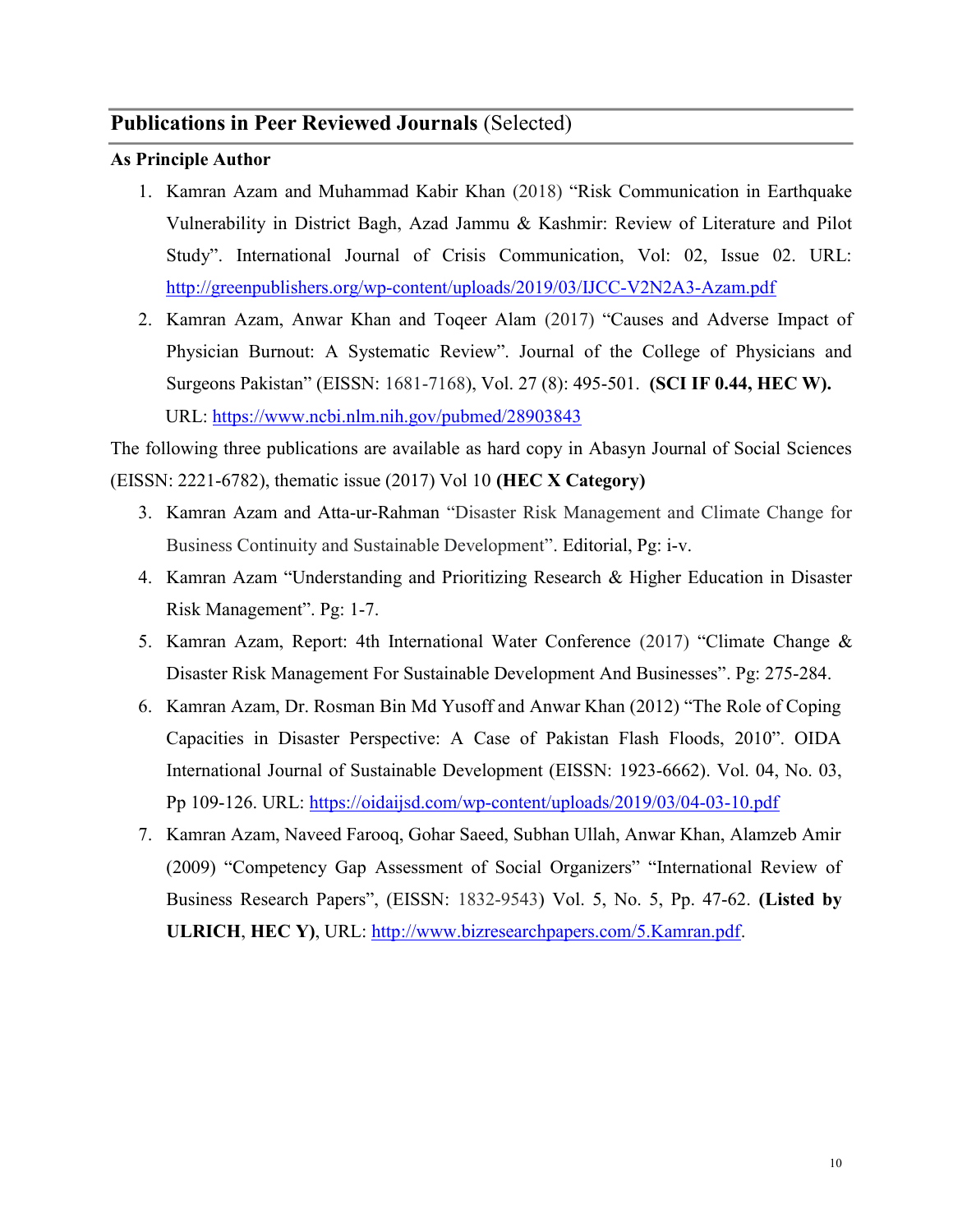#### As Co Author

- 8. Mohammad Dawood, Atta-ur- Rahman, Sami Ullah, Shakeel Mahmood, Ghani Rahman and Kamran Azam (2020), "Spatio-Statistical analysis of rainfall fluctuation, anomaly and trend in the Hindu Kush region using ARIMA approach". Accepted in Natural Hazards (EISSN: 1573-0840) (SCI IF 2.319, HEC W).
- 9. Muhammad Tayyab, Yusra Mahfooz and Kamran Azam (2019), "Impacts of Urbanization and Land Cover Dynamics on Underground Water in Islamabad, Pakistan". "Desalination and Water Treatment" (EISSN: 1944-3986). Vol 159, 402-411 (SCI IF 1.6, HEC W). URL: https://doi.org/10.5004/dwt.2019.24156
- 10. Muhammad Dawood, Atta-ur-Rahman, Samiullah, Ghani Rahman and Kamran Azam (2018), "Spatio-Temporal Analysis of Temperature Variability, Trend and Magnitude in the Hindu Kush Region Using Monte Carlo and Sen's Slope Approaches". Arabian Journal of Geosciences, (EISSN:1866-7538) Vol: 11 (16): 970-985 (SCI IF 1.141, HEC W). URL: https://link.springer.com/article/10.1007/s12517-018-3823-9
- 11. Abdul Wahid, Kamran Azam, Iftikhar Hussain Adil and Syed Asghar Abbas Naqvi (2017) "Spillover Effects of Demutualization on Stock Market Growth: A Regional Comparison". Pakistan Business Review (EISSN: 2521-005X), Vol: 19 (4): 908-928. (HEC X) URL: http://journals.iobmresearch.com/index.php/PBR/article/view/1872/324
- 12. Abdul Wahid, Iftikhar Hussain Adil, Nadeem Talib & Kamran Azam (2017), "The Effects of Demutualization on Expansion of Stock Market Growth: Evidences from Indian Market & Lessons for Pakistan Stock Exchange". Pakistan Business Review (EISSN: 2521-005X), Vol 19, No 3, 775-791. (HEC X) URL:

http://journals.iobmresearch.com/index.php/PBR/article/view/1646/292

13. Nayab Gul, Muhammad Muddassar Khan, Muhammad Uzair, Kamran Azam and Altaf Hussain (2017) "Contextualization of Women's Right to Education in Tribal Perspective: Study of Masid Tribe". City University Research Journal (EISSN: 2220-9174), AIC 2016 Issue, 112-119. (HEC Y). URL:

http://www.cityuniversity.edu.pk/curj/Journals/Journal/special aic 16/12.pdf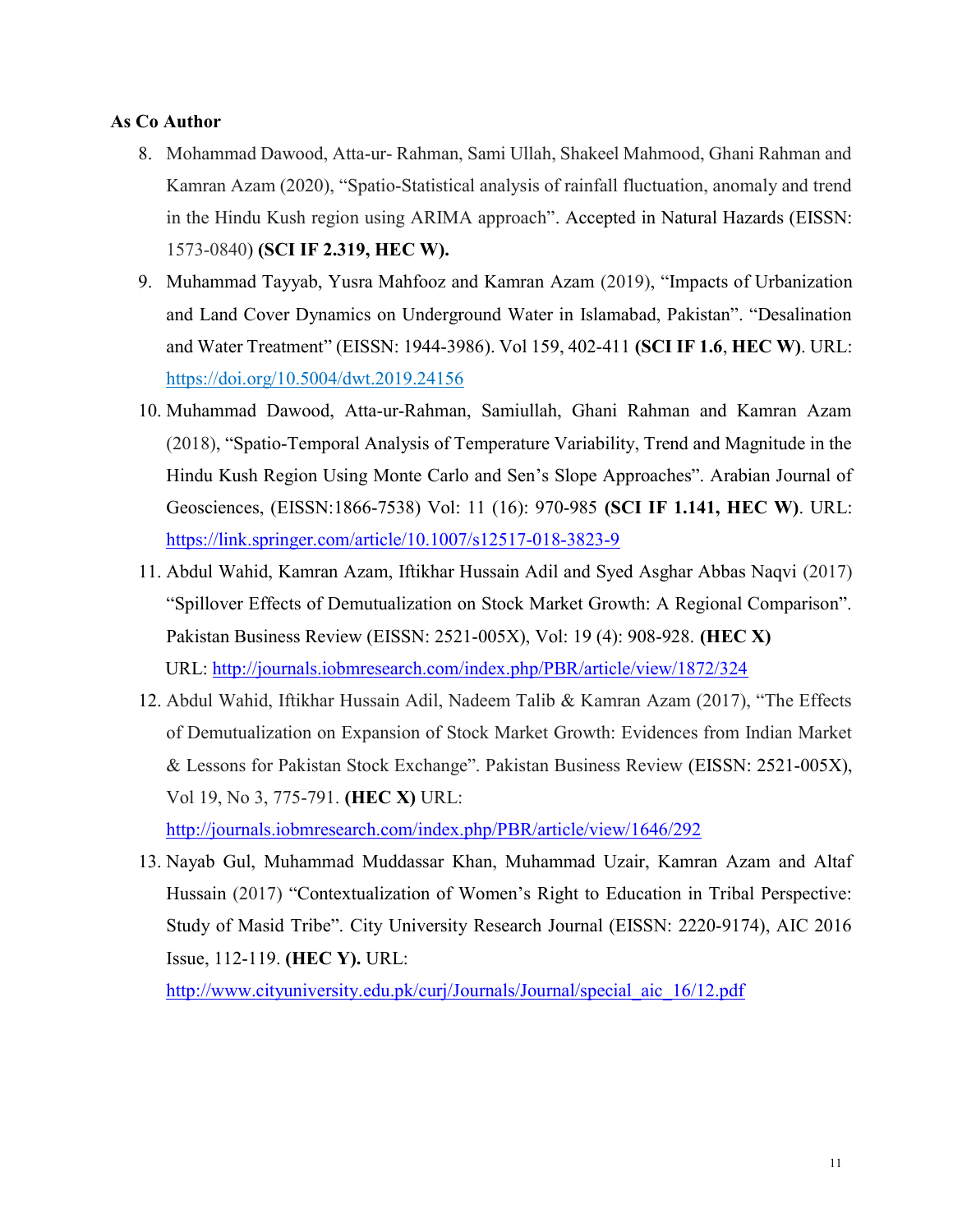14. Muhammad Muddassar Khan, Muhammad Yasir, Bilal Afsar, Kamran Azam (2017) "The Relationship between Organizational Culture and Employee Conflict: Evidence from Higher Education Institutions in Pakistan". Abasyn Journal of Social Sciences (EISSN: 2221-6782), AIC 2016, 674-690. (HEC X) URL:

http://ajss.abasyn.edu.pk/admineditor/specialissue/papers/11.pdf

- 15. Rosman Md Yusoff and Kamran Azam (2017) "Perceived Sources of Stress among faculty members of COMSATS Institute of Information Technology, Pakistan". Journal of Management Information (EISSN-2313-3376) 4(1), 12-18 http://readersinsight.net/jmi/article/view/28/pdf\_20
- 16. Atta-ur-Rahman, Rajib Shaw & Kamran Azam "Effectiveness of Disasters and Climate Change Risk Management in Pakistan: Lens of Science and Technology under the Sendai Framework". Pg: 8-19. Available as hard copy in Abasyn Journal of Social Sciences (EISSN: 2221-6782), thematic issue (2017) Vol 10 (HEC X Category)
- 17. Khurram Shahzad, Asma Gul and Kamran Azam (2016) "Doing Good Is Doing Right: Effects of Corporate Social Responsibility on Customer Attitude and Behavior". Abasyn Journal of Social Sciences (EISSN: 2221-6782), Volume 9, Issue 2, 329-341. (HEC X) URL: http://ajss.abasyn.edu.pk/admineditor/papers/V9I2-2.pdf.
- 18. Abdulwahid & Kamran Azam (2015) "Credit Risk Affects Shareholder's Wealth of Banking Sector in Pakistan, Does It Matter?" Journal of Rural Development & Administration (EISSN: 0047-2751). Vol. 26, No. 2. (HEC Y). URL: http://www.pard.gov.pk/jorda20152.pdf
- 19. Anwar Khan, Rosman Md Yusoff and Kamran Azam (2014), "Factors of Job Stress Among University Teachers in Pakistan: A Conceptual Review" Journal of Management Information (EISSN-2313-3376). Vol 2, Issue 1, 62-67. URL: http://readersinsight.net/jmi/article/view/6/pdf\_3
- 20. Anwar Khan, Rosman Md Yusoff and Kamran Azam (2013), "Job Stress, Performance and Emotional Intelligence in Academia". Journal of Basic and Applied Scientific Research. Vol. 03, No. 08, Pp 1-8. (EISSN: 2090-424x) (Listed by ISI & ULRICH, HEC Y). URL: http://www.textroad.com/pdf/JBASR/J.%20Basic.%20Appl.%20Sci.%20Res.,%203(6)1- 8,%202013.pdf.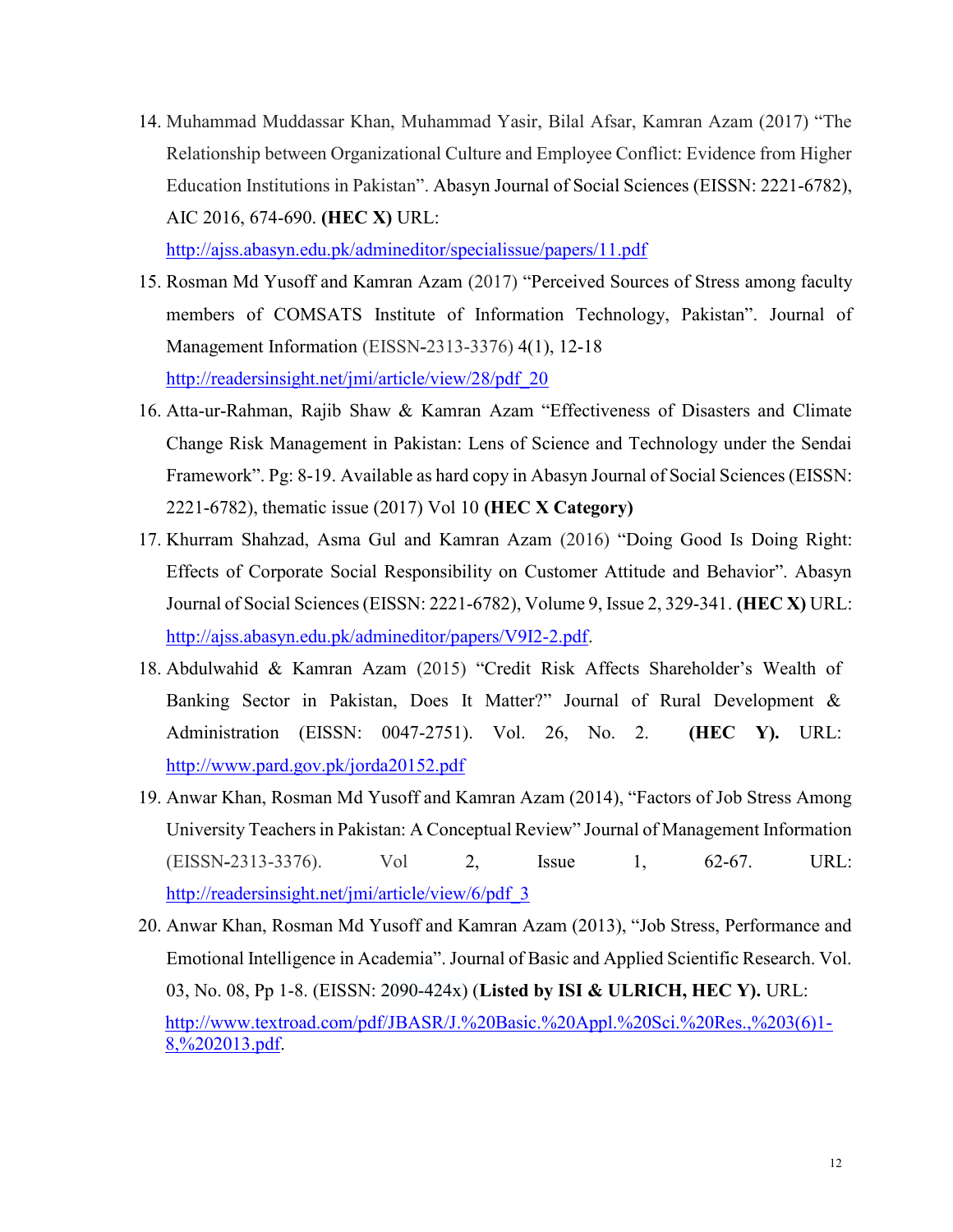21. Faisal Khan, Rosman Yussof & Kamran Azam (2012) "A Study about Factors Hindering the University performance" Jurnal Teknologi (EISSN: 2180-3722) Vol: 64 (2) 145-149 (Scopus SJR 0.18, HEC Y)

www.jurnalteknologi.utm.my/index.php/jurnalteknologi/article/view/2252/1892

- 22. Iqra Rafique Dar, Kamran Azam and Rosman Yusoff (2011) "Managing Human Capital for Sustainable Competitive Advantage". Interdisciplinary Journal of Contemporary Research in Business (EISSN: 20737122), Vol 2, (11) 498-510 (HEC Y). http://journalarchieves2.webs.com/mar11.pdf.
- 23. Anwar Khan, Ishak Shah & Kamran Azam (2011) "Business Education in Pakistan: Growth, Problems & Prospects" Greener Journal of Management & Business Studies (EISSN: 2276-7827), Vol 1, (1) 1-8. URL: www.gjournals.org/GJMBS/PDF/2011/September%20Issue/Khan%20et%20al..pdf
- 24. Sarah Javed, Miqdad Ali Khan & Kamran Azam (2010) "Employees Compensation and Organization Financial Performance" Interdisciplinary Journal of Contemporary Business Research" (EISSN: 20737122) Vol: 01, No. 09, pp. 131-143. (Listed by ULRICH, HEC Y) URL: http://ijcrb.webs.com/jan10.zip
- 25. Fakhar Ul Afaq, Kamran Azam, Rosman Bin Md. Yusoff and Anwar Khan, (2011) "Relationship of training with Employees' Performance in Hoteling Industry: A Case of Pearl Continental Hotels in Pakistan". International Review of Business Research Papers, (EISSN: 1832-9543) Vol. 07, No. 03, pp. 149-158. (Listed by ULRICH, HEC Y) URL: http://www.bizresearchpapers.com/10.%20Afaq-FINAL.pdf.
- 26. Fahad Munir, Kamran Azam, Rosman Bin Md. Yusoff and Anwar khan (2011) "Effect of On-the-Job Coaching on Management Trainees Performance: A Post Merger Case Study of Glaxo-Smith-Kline Pakistan". International Review of Business Research Papers, (EISSN: 1832-9543) Vol. 07, No. 03, pp. 159-169. (Listed by ULRICH, HEC Y). URL: http://www.bizresearchpapers.com/11.Fahad-FINAL.pdf.
- 27. Anwar Khan, Kamran Azam, & Subhanullah (2010) "Individual Differences and Mental Health Disorders among Industrial Workers. "International Review of Business Research Papers" (EISSN: 1832-9543) Vol.6, No.1, Pp. 30-39. (Listed by ULRICH, HEC Y), URL: http://www.bizresearchpapers.com/3.%20Anwar.pdf.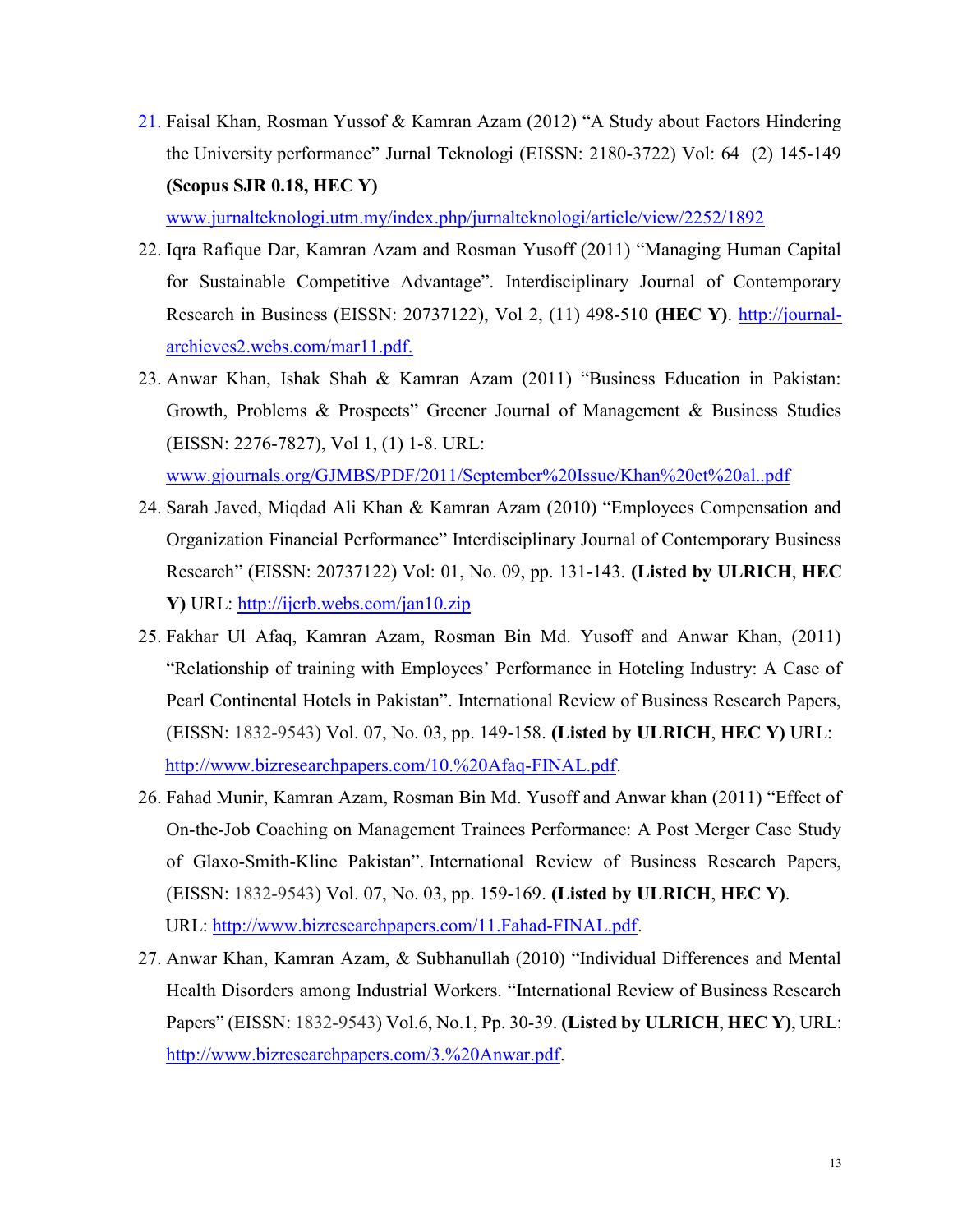28. Nida Iqbal Malik, Kamran Azam, Subhan Ullah, Anwar Khan. (2009) "The Impact of Recent Global Financial Crisis on the Financial Institutions in the Developing Countries; the need for Global Solutions", "International Review of Business Research Papers", (EISSN: 1832-9543) Vol. 5 No. 5, Pp. 85-95. (Listed by ULRICH, HEC Y) URL: http://www.bizresearchpapers.com/8.Nida.pdf.

#### Forthcoming in 2020, 21

- 29. The moderating role of Islamic Work Ethics in Organizational Learning Culture and Competitive Advantage with the Mediation of Dynamic Capability". In progress for "Journal of Business Ethics" (SCI IF 1.968).
- 30. Survival of the Fittest: Employee mindfulness and Authentic Leadership for Organizational Intelligence, empirical evidence from Pakistan. In progress for "Journal of Management" (SCI IF 9.056).
- 31. Entrepreneurial Self Efficacy, Institutions and Entrepreneurial Orientation: A Moderated Mediation Analysis for SME Development". In progress for "Entrepreneurship Theory and Practice" (SCI IF 6.193).
- 32. Resilience, Disaster Risk Perception and Small Business Recovery: A Study in District Nowshera, Pakistan". Submitted to International Journal of Disaster Risk Reduction (SCI IF 2.162).

# Publications as Edited Books and Chapters

Writing the following edited text books:

- 33. Research Methodologies in Indigenous Pakistani Context.
- 34. Introduction to Business Management

Proposal principally approved worth USD 10,000/- as member of Center for Peace and Global Studies.

### International Conferences

35. Kamran Azam (2019), "Higher Education in Disaster Management: A Decade of Evolution from Infancy in Pakistan". "International Conference on Future Of Education: Challenges of Traditional Versus Modern Approaches" Organized by Center for Peace and Global Studies and International Institute of Islamic Thought, Malaysia, Oct 12-13, 2019. URL: http://www.globalcenterpeace.com/Events.aspx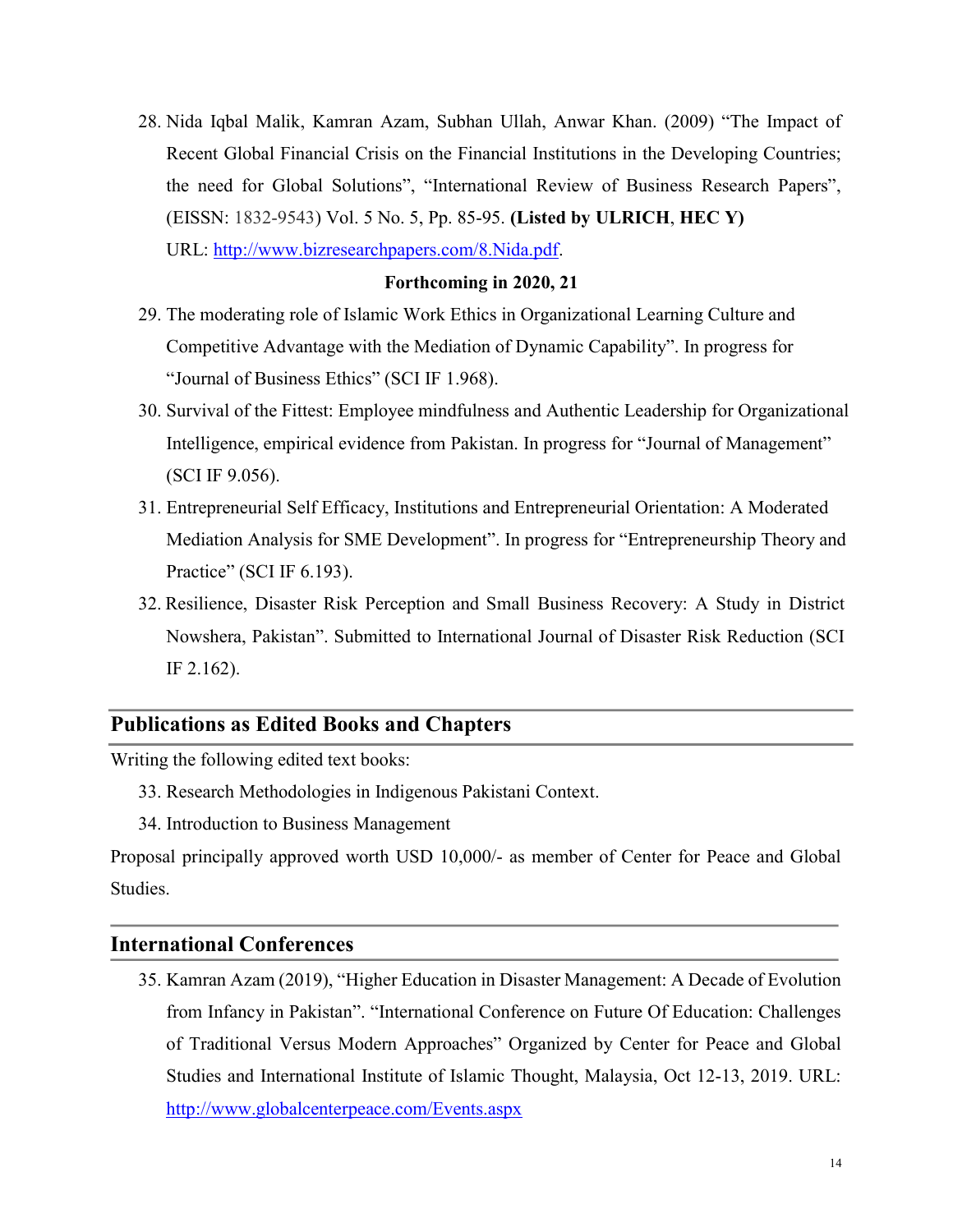- 36. Kamran Azam (2019) "Need for a National University in Disaster Management". Talk as a group leader at National Consultative workshop on Strategic Planning of National Institute of Disaster Management, held at Hillview Hotel, Islamabad, Pakistan.
- 37. Kamran Azam (2019) "Interdisciplinary Significance of Peer Reviews". Session Chair "Power Generation and Renewable Energy Systems" at 1<sup>st</sup> International Conference on Electrical, Communication and Computer Engineering (ICECCE-2019) to be held on  $24<sup>th</sup> -$ 25<sup>th</sup> at Swat Serena Hotel KP, Pakistan. Organized by University of Buner.
- 38. Kamran Azam (2019),"Disaster Risk Management and Higher Education in Pakistan". Session Delivered in Second Summer School in Disaster Management at Faculty of Contemporary Studies, National Defence University, Islamabad, Pakistan.
- 39. Kamran Azam (2019) "Need for a Futuristic Transformational Leadership in the context of coming three decades" Keynote Talk presented in a 3 days' international workshop, organized by Policadmy, Pakistan at Grand Heights Hotel, Murree, Pakistan.
- 40. Kamran Azam (2019) "Requirements for a Dynamic Leadership in 2050. Keynote Talk presented at "International Conference on Strategic Environment: Role of Leadership (2050) on 15th April. Organized by Pakistan House at Islamabad Serena Hotel.
- 41. Kamran Azam (2018), "Retrospective View of University Education in Disaster Risk Management" at National Conference on Climate change and its impact on Agriculture and livelihood of KP and FATA". Jointly organized by Department of Food Sciences and Technology, The University of Agriculture and Key Laboratory of Climate Change and Sustainable Development, Department of Geography, University of Peshawar.
- 42. Sajeela Rabbani and Kamran Azam (2017) "Work Environment for Creativity and Innovation: Theoretical Understanding", Suleman Dawood School of Business, Doctoral Colloquium April 24th, 2017. https://lums.edu.pk/events/sdsb-doctoral-colloquium-2017
- 43. Kamran Azam (2016) "Indigenous Research Agenda in Disaster Risk Management and Public Policy: Understanding the Philosophical Alignments" International Symposium on Thought and Epistemology at Maldives, 18-21 August, 2016. International Institute of Islamic Thought, Herndon, Virginia, USA and Islamic University of Maldives, Male.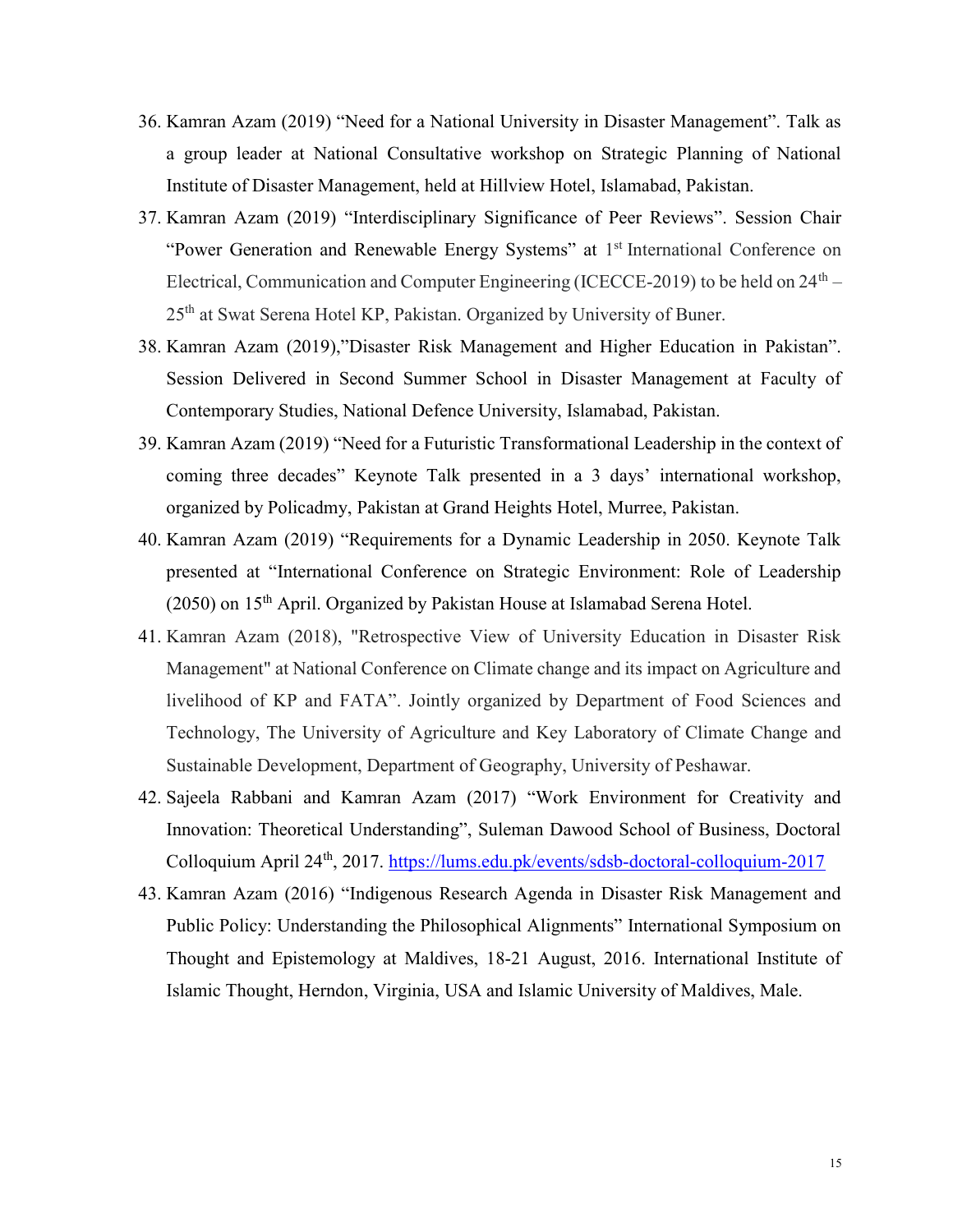44. Samiuddin and Kamran Azam (2016) "Elements of Consumer Behavior in Tauheedi Epistemology" published in the proceedings of  $4<sup>th</sup>$  International Conference on Islamic Business, in Islamabad, Pakistan.

URL:http://icib.riphah.edu.pk/sites/default/files/files/Sami%20udinelements%20of%20Co nsumer%20Behavior%20in%20Tawheedi%20Epistemology(1).pdf

45. Kamran Azam and Omer Awab Khan (2014) "Organizational Development and DM. Presented and published in Conference Proceedings at National DM Conference in November 2014. Military College of Engineering at Risalpur, Pakistan.

URL: http://www.ncdm.org.pk/images/stories/PDF\_Docus/NCDM-2014-proceedings.pdf

- 46. Rosman Md Yusoff, Anwar Khan and Kamran Azam (2012), "Perceived Sources of Stress among University Teachers in Pakistan: A Case Study on COMSATS Institute of Information Technology, Pakistan. International Conference on Science, Technology & Social Sciences, 20-22 November 2012. URL: http://icstss.uitm.edu.my/2012
- 47. Kamran Azam, Rosman Md Yusoff and Anwar Khan (2011), "The Role of Coping Capacities in Disaster Perspective: A Case of Pakistan Flash Floods. "International Conference on Sustainable Development". Laurentian University, Ontario International Development Agency Canada, and Universiti Tun Abdul Razak. URL: http://papers.ssrn.com/sol3/papers.cfm?abstract\_id=1966802##
- 48. Kamran Azam, Naveed Farooq, Gohar Saeed, Subhan Ullah, Anwar Khan, Alamzeb Amir (2009) "Competency Gap Assessment of Social Organizers: Case Study of NGOs at Mansehra, Pakistan after Earthquake, 2005". Asian Business Research Conference, 11-12 April, 2009 at Dhaka. URL: http://www.wbiconpro.com/bangladesh\_april09.htm
- 49. Kamran Azam, Anwar Khan and Alamzeb Amir. A Theoretical Explanation of Flexible Benefit Plans: An Examination of Institutional & Expectancy Theory for the Adoption and Design of Flexible Benefit Plans by the Organizations. 9<sup>th</sup> National Research Conference, SZABIST Islamabad, held on 25<sup>th</sup> June 2009, hosted by Shaheed Zulfikar Ali Bhutto Institute of Science and Technology, Islamabad, Pakistan.
- 50. Kamran Azam, Shakir Ullah, Iqtidar Ali Shah, and Arshad Aziz (2007) "Competence Analysis of NGO Sector in Pakistan". Published in Proceedings "2007 Australia, New Zealand International Business Academy" at University of Newcastle, Australia.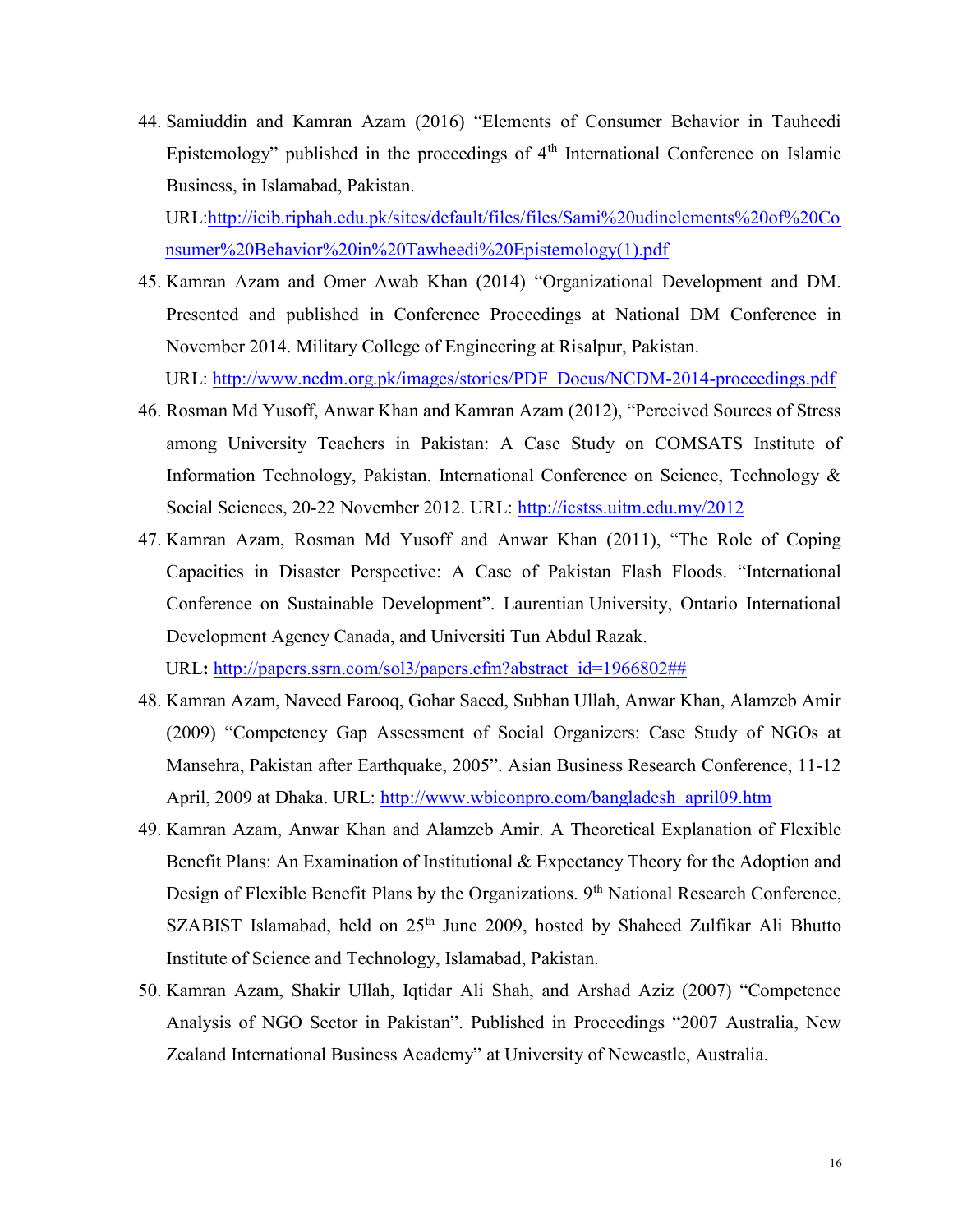### Graduate Research Supervision

#### PhD: Leadership and Management Studies

- 1. Muhammad Riaz (2015-20): Impact of Usage of Social Networking Sites on Job Performance, Mediating Role of Socio-Psychological Stressors (Viva Awaited).
- 2. Muhammad Shafique (2015-20): Determinant and Consequences of Talent Management: an Empirical Study of Service Sector Industry of Pakistan (Finalizing Thesis Write up).
- 3. Saman Abbasi (2016-19): Psychological Predictors of Work Related Outcomes from the view point of Disaster Risk Perception in the Airline Industry of Pakistan (Writing Thesis).
- 4. Zohaib Khan (2018-21): Human and Institutional Predictors and their Determinants of Project Success in Context of Development Projects (Writing Chapter 3).
- 5. Arshad Iqbal (2018-21): Dynamics and Implications of Leadership and Organizational Resilience for National Security: A Study from Multi Hazard Perspective from the Lens of Disaster Management (Coursework passed and topic approved).

#### MS Management Sciences with HR Specialization (17 Completed)

- 1. Nighat Yasmeen: Impact of Terrorism Fear on the Relationship between Employee Branding and Employee Satisfaction
- 2. Fahimulamin: The relationship among Leader-Member Exchange, Organizational Citizenship Behaviour and Organizational Commitment with the moderating role of Islamic Work Ethics.
- 3. Muhammad Naveed: Relationship of Antecedents of commitment and readiness for change with moderating role of organizational culture (A case study on school teachers of District Kohat KPK)
- 4. Maqbool Ahmad Khan: Impact of Supervisory support and organizational citizenship behavior on career satisfaction with mediating role of organizational trust.
- 5. Uqba Ahmed: Moderating Role of Employee Self-Identity in the "Interpersonal Unfairness – Deviant Workplace Behavior" Relationship: A Case of Public and Private Hospitals in Twin Cities of Pakistan.
- 6. Arsalan Ali: Quality of Leader Member Exchange on Employee Creativity and Affective Organizational Commitment, moderating role of Uncertainty Avoidance.
- 7. Naushad Hameed: The moderating role of Islamic Work Ethics in Organizational Learning Culture and Competitive Advantage with the Mediation of Dynamic Capability.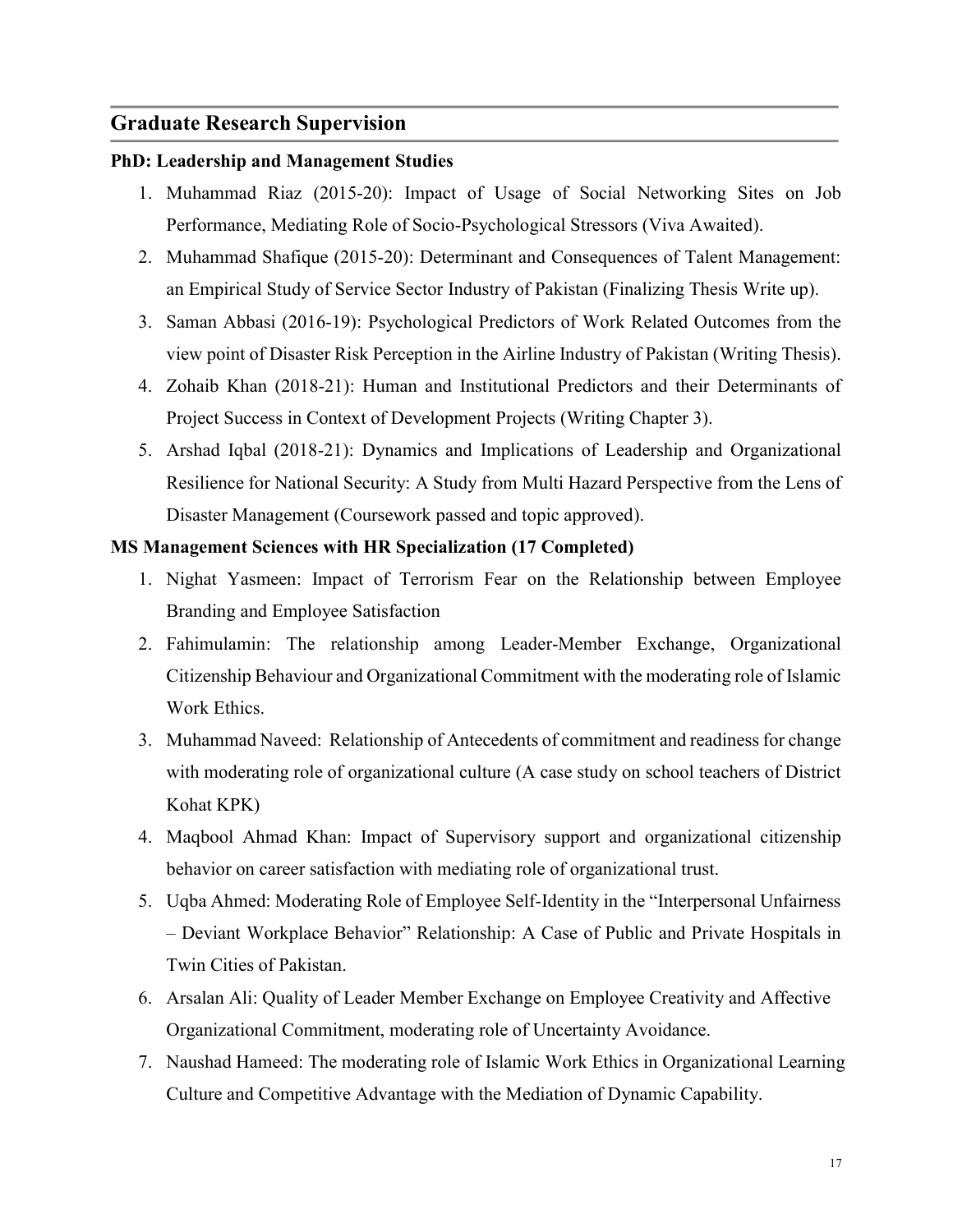- 8. Muhammad Asadullah: Moderating Role of Emotional Intelligence on Relationship of Job Characteristics and Organization Citizenship Behavior in Construction Sector of Pakistan.
- 9. Seemab Shabbir: Moderating Role of Islamic Work Ethics in Training-Performance Relationship: A Study of Banking Sector of Pakistan.
- 10. Muhammad Haroon: Moderating Role of Politics Perception in Organizational Justice Relationship with Employees Performance and Turnover.
- 11. Riffat Naheed: Moderating Role of Servant Leadership in Stressors Performance Relationship in Nurses of Islamabad, Pakistan.
- 12. Muhammad Ali: Impact of Leadership Styles on Employees Organizational Commitment & Organizational Citizenship Behavior: A Mediating Role of Job Satisfaction among Employees of Telecom Sector of Pakistan.
- 13. Zahidullah: Performance Management System in Agricultural University, Peshawar.
- 14. Shahid Iqbal: University Teachers effectiveness and Students Performance: A case study of University of Peshawar.
- 15. Shahid Nawaz: The use of Non-Monetary Incentives as a Motivational Tool in Public Sector Universities: A case study of University of Engineering & Technology, Peshawar.
- 16. Muhammad Adnan Khitab Bacha: Fear, Workload and Salary as a Determinant of Job Turnover Intention: Evidence From Security Sector of Pakistan.
- 17. Ahtsham Munsaf: Impact Of Personality Big Five Model On Career Success With Moderating Role Of Contextual Performance.

#### MS Islamic Business

18. Samiuddin: Elements of Consumer Behavior Theory in Tauheedi Epistemological Perspective.

19. Yasir Ahmad: Business Research: Towards Understanding a New paradigm.

#### MS Engineering Management

- 20. Omar Tariq Chaudhry: The Moderating Effect of Regulatory Agency Enforcement on Relationship between Compliance to Building Codes and Seismic Disaster Resilience: A Case Study on Infrastructural Projects of Lahore and Islamabad
- 21. Haseeb Asghar: Assessment of Socio-Hydrology in River Jehlum.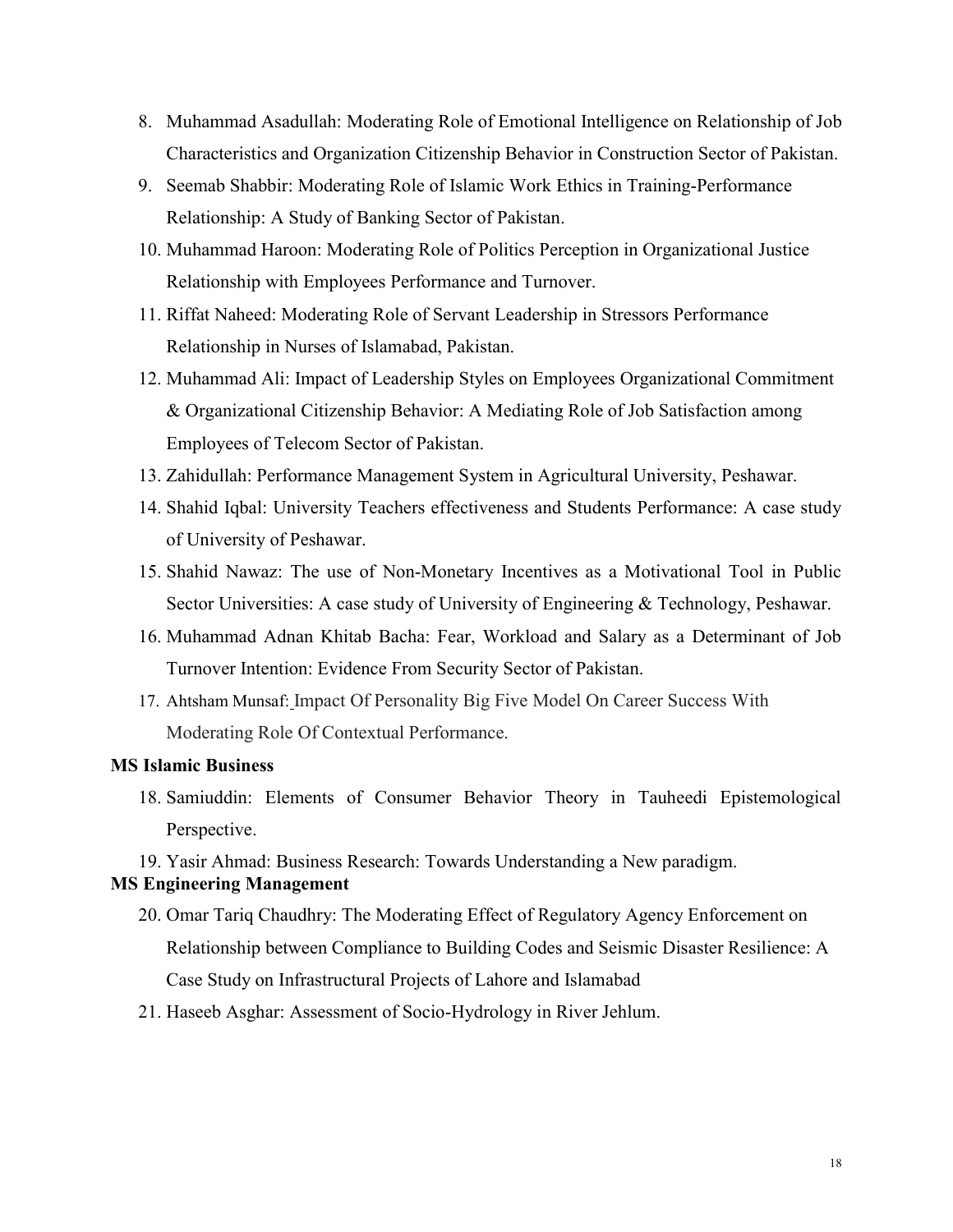#### MS Project Management (15 Completed)

- 22. Usman Atta: Relationship Between High-Performance Human Resource Practices and Job Performance: Role of Organizational Citizenship Behavior in Project Based Non-Governmental Organizations of Islamabad, Pakistan.
- 23. Mohammad Sohail Ashfaq Khan: Moderating Role of Risk Management in Supply Chain Effectiveness and Project Success, A Case of Textile industry of Lahore, Pakistan.
- 24. Muhammad Rehan: Moderating Role of Micromanagement on Employee Performance and Creativity in IT companies of Islamabad, Pakistan.
- 25. Taha Niaz: Factors Influencing The Growth Of Green Buildings In Pakistan
- 26. Hassan Faheem: The Moderating Role of Cognitive Ability In Relationship of Skills and Job Performance: A Case of Energy Projects In Azad Jammu & Kashmir.
- 27. Abdur Rauf: Moderating Role of Culture on Relationship of Risk Management and Project Success in Peshawar Electric Supply Company Peshawar, Pakistan.
- 28. Syed Zeeshan Ali: MIS Effectiveness in Organizational Performance with Moderating Role of Organizational Culture.
- 29. Madiha Arooj: The Moderating Role of Uncertainty Avoidance on Critical Success Factors and Project Success: Case of Non-Governmental Organizations in Islamabad, Pakistan.
- 30. Hira Rizwani: Effect of Critical Success Factors on Project Success": Moderating Role of High Performance Work Systems, In Non Profit Sector of Pakistan.
- 31. Hafiza Irsa: Impact of Transformational Leadership on Project Success with mediating role of Team Climate: A Case Study of Telecommunication Sector, Islamabad, Pakistan.
- 32. Mushtaq Ahmad: Role of Project Planning, Resource Mobilization and Project Implementation in Project Success: A Case of National Research Project for Universities by Higher Education Commission of Pakistan.
- 33. Zilly Hussain Dar: The Mediating Effect of Islamic Work Ethics On The Relationship Between Training And Project Success.
- 34. Seher Razzaq: Impact Of Human Resource Management Practices On Project Success: Mediating Role of Employee Wellbeing: Case of Software Department Employees.
- 35. Muhammad Nauman: Role of Critical Success Factors in Improving Project Management Practices for Project Success with Focus on banking sector.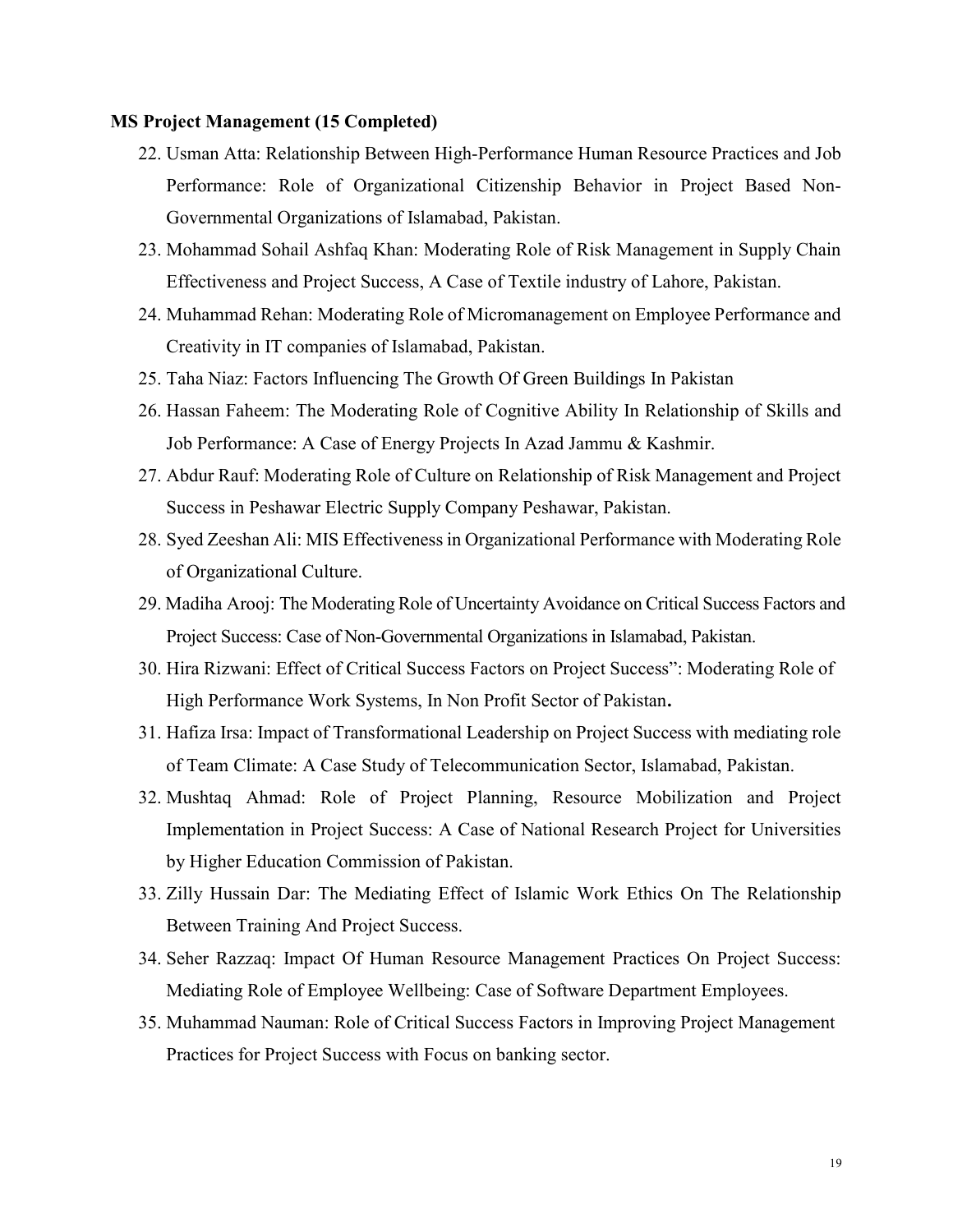36. Kamran Abid: The Moderating role of Islamic Work Ethics in Project Compliance-Success Relationship.

#### MS Disaster Management (14 Completed)

- 37. Gul Rukh Kakar: Moderating Role of "Women Community Organization Effectiveness" on Women Coping Capacity and Vulnerability: A Case Study of District Pishin, Pakistan.
- 38. Naseer Ahmad Kakar: Pre-Disaster Diplomacy: An Alternate to the Constraints for Disaster Risk Reduction in Pakistan.
- 39. Muhammad Kashif Taifoor Zaheer Shah: Flash Floods Vulnerability Risk Assessment A Case Study of Government Schools in District Rawalpindi.
- 40. Ghulam Akbar: Flood Hazard Assessment and mapping for preparedness through moderation of indigenous knowledge in Tehsil Shahpur district Sargodha.
- 41. Arshad Iqbal: Resilience and Small Business Recovery, Role of Social Capital and Psychological Capital: A Case of District Nowshera, Pakistan.
- 42. Hikmatullah Khan: Moderating Role of Early Warning Systems in Disaster Risk Perception relationship with Non Structural School Resilience.
- 43. Kiran Naghma: Flood Hazard, vulnerability and Risk Perception Assessment with the moderating role of Coping and Adaptive capacity: A case study of INGO in District Swat.
- 44. Jamshed Tariq: Women Vulnerabilities and Patriarchal Perceptions regarding inclusive Disaster Risk Reduction.
- 45. Asim Riaz Wahla: Moderating Role of Civil Defense for Disaster Preparedness and Flood Risk Mitigation in Flood Prone Area of District Narowal.
- 46. Irfanullah: Vulnerability Risk Assessment of Extreme Weather Events in Peshawar.
- 47. Muhammad Kabir Khan: Assessing the Role of Risk Communication in Earthquake Vulnerability at District Bagh, Azad Jammu and Kashmir.
- 48. Jehanzeb Qazi: Impacts of Climate Change on Rainfall, Temperature Variability and Its Trend Prediction for Drought Assessment at the Potohar Plateau, Pakistan.
- 49. Sohail Ahmad: Riverine Flood Vulnerability Risk Assessment of Peshawar, Pakistan.
- 50. Shehzad Ahmad Akhter: Understanding Disaster Risk and Extent of Preparedness, A Study of District Gujrat, Pakistan.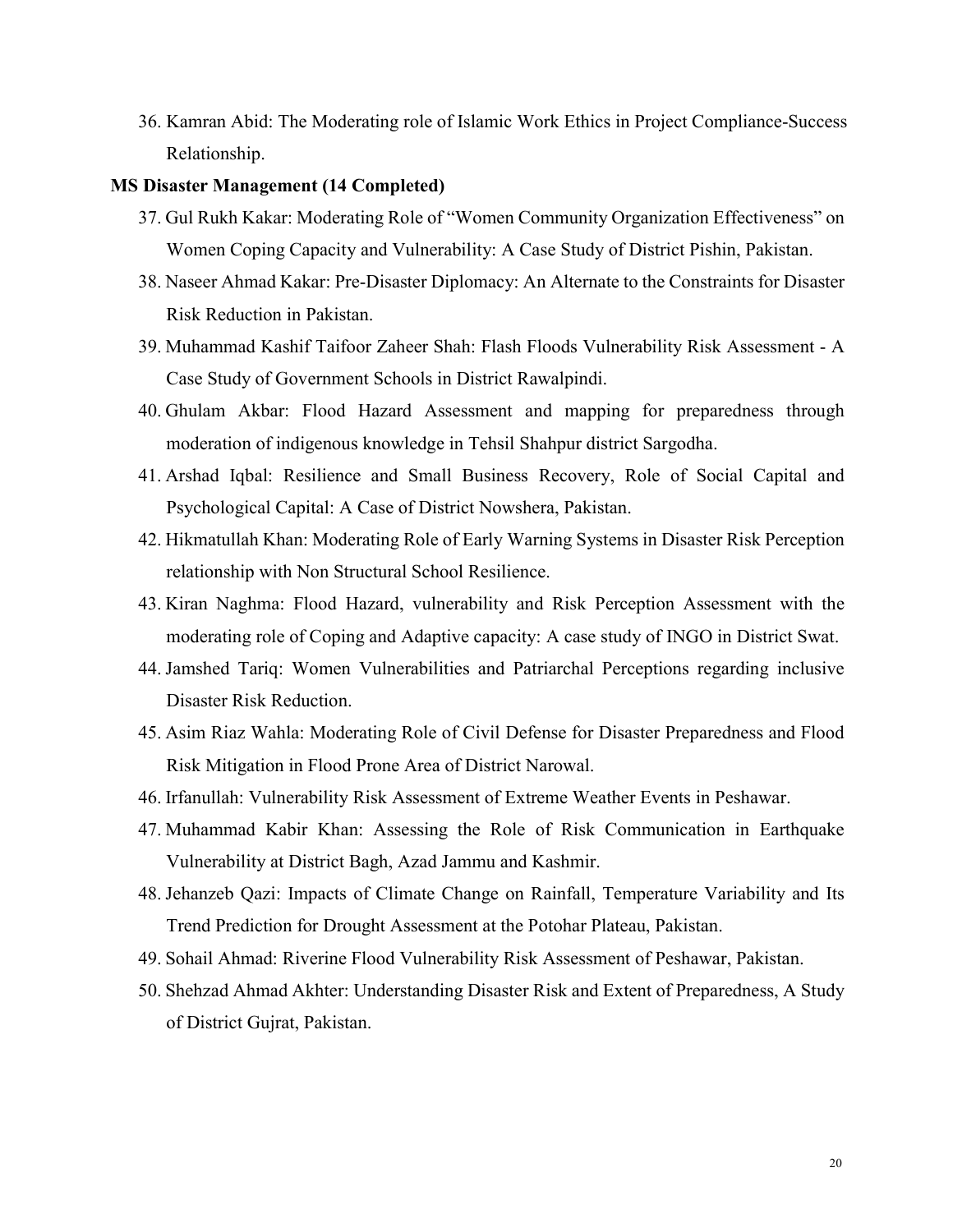#### MPhil Government and Public Policy/ Public Policy and Strategic Security Management

- 51. Nida Mushtaq: Hazard Vulnerability Risk Assessment for "Effective Education for Sustainable Development": Case of Government High Schools for Girls in Rural Islamabad.
- 52. Muhammad Ali: Pak-Afghan Relations in Retrospect since 9/11 and the Way Forward.
- 53. Fayyaz Hussain Shah: Living Conflict In Afghanistan: Implications For National Security of Pakistan.

# **SKILLS**

- Statistical Package for Social Sciences (SPSS)
- Preacher and Hayes (2013) Model, through Andrew Process.
- Structural Equation Modeling (SEM) through Analysis of Moment Structures (AMOS).
- Qualitative Data Analysis (QDA) through NVIVO.
- Microsoft Office.

# LANGUAGES

| Language/Proficiency | <b>Speaking</b> | Listening     | Reading   | Writing   |
|----------------------|-----------------|---------------|-----------|-----------|
| English              | Excellent       | Excellent     | Excellent | Excellent |
| Urdu                 | Native          | <b>Native</b> | Native    | Native    |
| <b>Pushto</b>        | Native          | Native        | Native    | Very Good |
| <b>Hindko</b>        | Very Good       | Very Good     | Very Good | Good      |